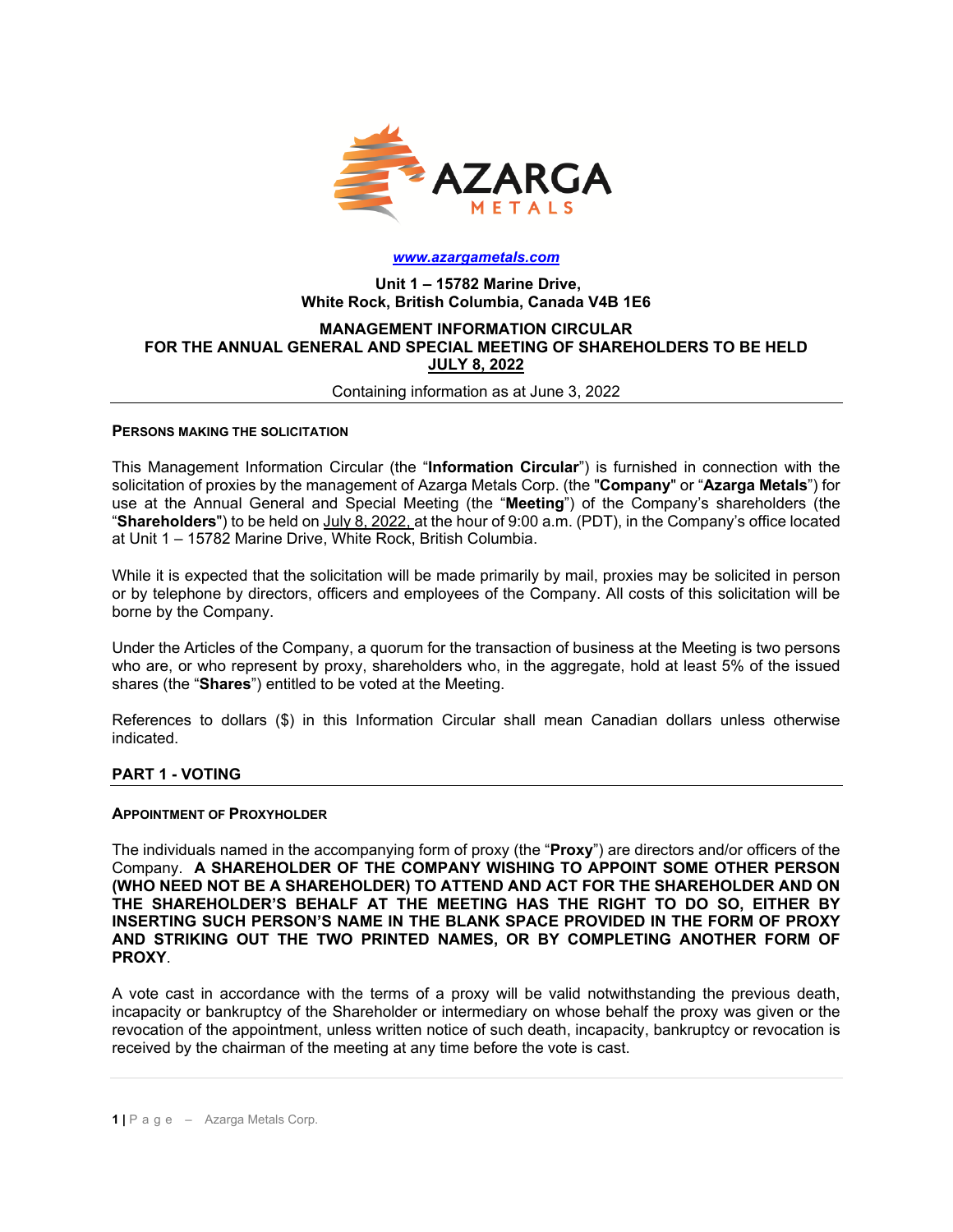#### **REVOCATION OF PROXY**

A Shareholder who has given a Proxy may revoke it by an instrument in writing executed by the Shareholder or by the Shareholder's attorney authorized in writing or, if the Shareholder is a corporation, by a duly authorized officer or attorney of the corporation, and delivered to the Company's Registered Office at Unit 1 – 15782 Marine Drive, White Rock, B.C. V4B 1E6 (facsimile: +1 (604) 536-2788) at any time up to and including the last business day preceding the day of the Meeting or any adjournment of it or to the Chair of the Meeting on the day of the Meeting or any adjournment of it. A Proxy may also be revoked in any other manner permitted by law. **Only registered Shareholders have the right to revoke a Proxy. Non-Registered Holders who wish to change their vote must, at least seven days before the Meeting, arrange for their respective intermediaries to revoke the Proxy on their behalf.** 

A revocation of a Proxy does not affect any matter on which a vote has been taken prior to the revocation.

### **VALIDITY OF PROXY**

A Proxy will not be valid unless it is signed by the Shareholder or intermediary or by the Shareholder's or intermediary's agent duly authorized in writing or, if the Shareholder or intermediary is a corporation, under its corporate seal and signed by an officer of the Shareholder or intermediary. The instrument empowering the agent, or a notarial copy thereof, should accompany the Proxy. The Proxy, if not dated, is deemed to be dated on the date mailed by the person making the solicitation.

#### **JOINT HOLDERS**

A Proxy given on behalf of joint holders must be executed by all of them and may be revoked only by all of them.

If more than one of several joint holders is present at the Meeting and they do not agree as to which of them is to exercise any vote to which they are jointly entitled, they will for the purpose of voting, be deemed not to be present.

### **DEPOSIT OF PROXY**

**A Proxy will not be valid unless it is completed, dated and signed and delivered by hand or mail to Computershare Investor Services Inc.** at Proxy Dept., 100 University Avenue 8th Floor, Toronto, Ontario M5J 2Y1, or by fax to: (within North America) +1 (866) 249-7775 (outside North America) +1 (416) 263- 9524, not less than 48 hours (excluding Saturdays and holidays) prior to the Meeting or to the Chair of the Meeting prior to the commencement of the Meeting.

#### **NON-REGISTERED HOLDERS OF SHARES**

**Only registered Shareholders of record as of the Meeting Record Date (as hereinafter defined) or duly appointed proxyholders are permitted to vote at the Meeting. Most Shareholders of the Company are "non-registered" Shareholders because the shares they own are not registered in their names but are instead registered in the name of the brokerage firm, bank or trust company through which they purchased the shares.** More particularly, a person is not a registered Shareholder in respect of shares which are held on behalf of such person (the "**Non-Registered Holder**") but which are registered either: (a) in the name of an intermediary (an "**Intermediary**") that the Non-Registered Holder deals with in respect of the shares (Intermediaries include, among others, banks, trust companies, securities dealers or brokers and directors or administrators of self-administered RRSP's, RRIFs, RESPs and similar plans); or (b) in the name of a clearing agency (such as The Canadian Depository for Securities Limited ("**CDS**") of which the Intermediary is a participant. In accordance with the requirements of National Instrument 54-101 ("**NI 54-101**") of the Canadian Securities Administrators, the Company has distributed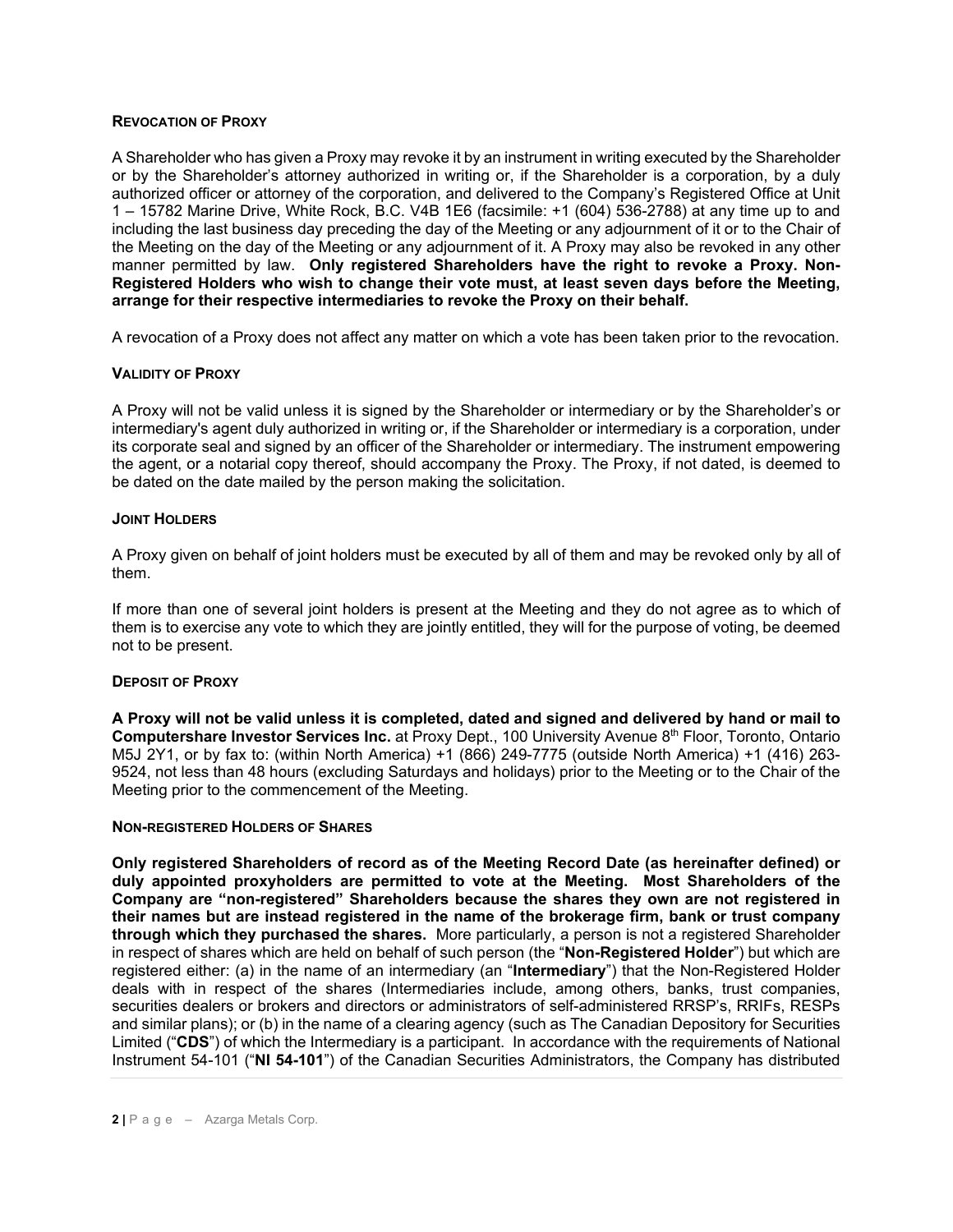copies of the Notice of Meeting, this Information Circular and the Proxy (collectively, the "**Meeting Materials**") to the clearing agencies and Intermediaries for onward distribution to Non-Registered Holders.

Intermediaries are required to forward the Meeting Materials to Non-Registered Holders unless a Non-Registered Holder has waived the right to receive them. Very often, Intermediaries will use service companies to forward the Meeting Materials to Non-Registered Holders. Generally, Non-Registered Holders who have not waived the right to receive Meeting Materials, or where there is a special meeting involving abridged timing under NI 54-101, will either:

- (a) be given a Proxy which has already been signed by the Intermediary (typically by a facsimile, stamped signature), which is restricted as to the number of shares beneficially owned by the Non-Registered Holder, but which is otherwise not completed. Because the Intermediary has already signed the Proxy, this Proxy is not required to be signed by the Non-Registered Holder when submitting the Proxy. In this case, the Non-Registered Holder who wishes to submit a Proxy should otherwise properly complete the Proxy and **deliver it to Computershare Investor Services Inc.** as provided above; or
- (b) more typically, be given a voting instruction form which is not signed by the Intermediary, and which, when properly completed and signed by the Non-Registered Holder and returned to the Intermediary or its service company, will constitute voting instructions (often called a "**proxy authorization form**") which the Intermediary must follow. Typically, the proxy authorization form will consist of a one-page pre-printed form. Sometimes, instead of the one-page pre-printed form, the proxy authorization form will consist of a regular printed Proxy accompanied by a page of instructions, which contains a removable label containing a bar code and other information. In order for the Proxy to validly constitute a proxy authorization form, the Non-Registered Holder must remove the label from the instructions and affix it to the Proxy, properly complete and sign the Proxy and return it to the Intermediary or its service company in accordance with the instructions of the Intermediary or its service company.

In either case, this procedure permits Non-Registered Holders to direct the voting of the shares, which they beneficially own. Should a Non-Registered Holder who receives one of the above forms wish to vote at the Meeting in person, the Non-Registered Holder should strike out the names of the management proxyholders and insert the Non-Registered Holder's name in the blank space provided. **In either case, Non-Registered Holders should carefully follow the instructions of their Intermediary, including those regarding when and where the Proxy or proxy authorization form is to be delivered**.

The Meeting Materials are not being sent to registered or beneficial owners using the Notice and Access procedures contained in NI 54-101. The Company is sending the Meeting Materials directly to nonobjecting beneficial holders (as defined in NI 54-101). The Company will not pay for intermediaries to deliver the Meeting Materials to objecting beneficial holders (as defined in NI 54-101) and objecting beneficial holders will not receive the Meeting Materials unless their intermediary assumes the cost of delivery.

#### **VOTING OF SHARES REPRESENTED BY PROXY AND EXERCISE OF DISCRETION**

Voting at the Meeting will be by a show of hands, each Shareholder having one vote, unless a ballot or poll is requested or required in accordance with the Company's By-Laws or the *Business Corporations Act*  (British Columbia), in which case each Shareholder is entitled to one vote for each share held. **The Shares represented by a Proxy will be voted on any ballot or poll by the persons named in the Proxy, and, where a choice with respect to any matter to be acted upon has been specified in the Proxy, the shares represented thereby will, on a ballot or poll, be voted or withheld from voting in accordance with the specifications so made. Where no choice has been specified by the Shareholder, such**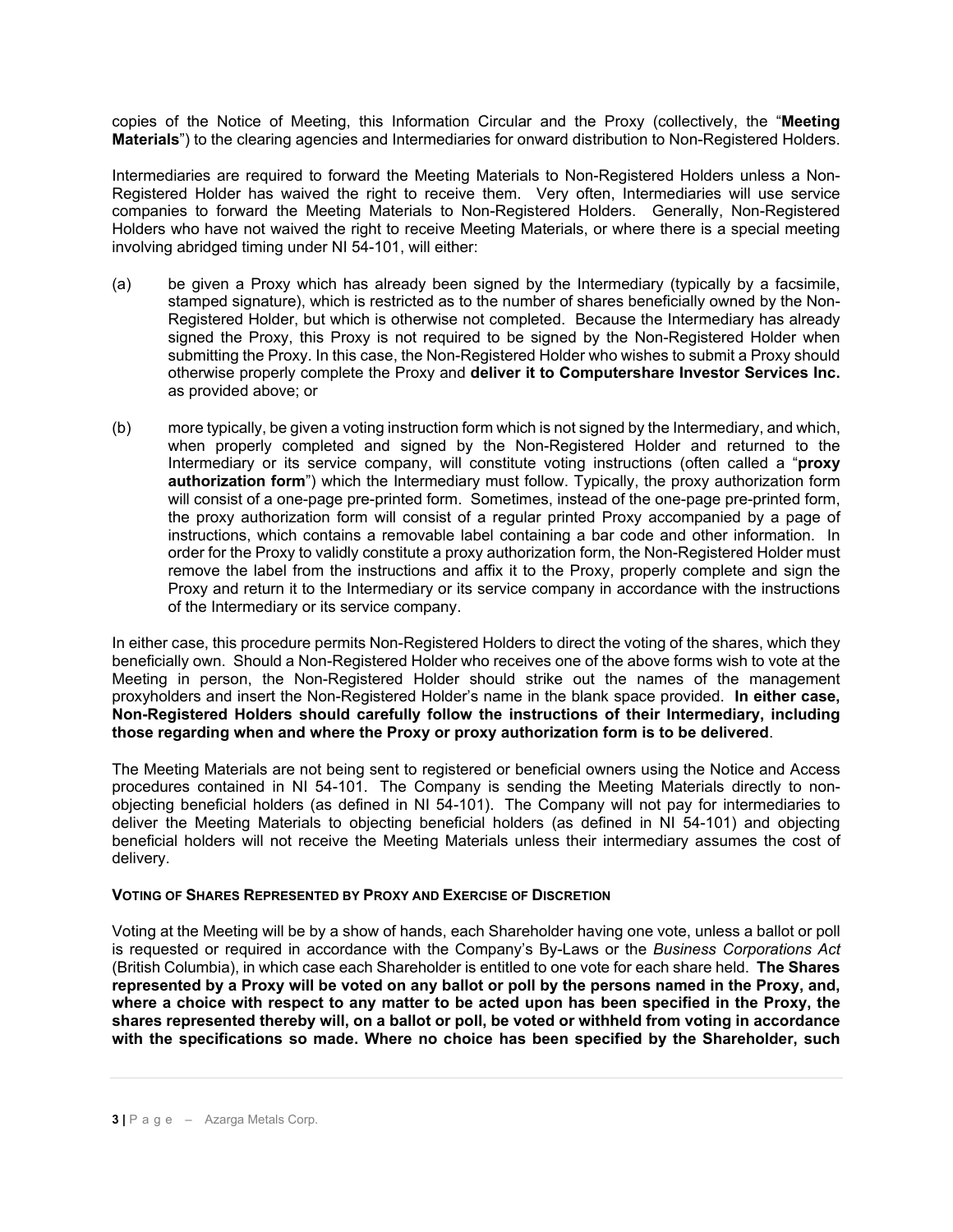### **shares will be voted in favour of the motions proposed to be made at the Meeting as described in this Information Circular.**

A proxy in the enclosed form, when properly completed and delivered and not revoked, confers discretionary authority on the persons named proxyholders therein to vote on any amendments or variations of matters identified in the Notice of Meeting and on any other matters which may properly come before the Meeting. As of the date of this Information Circular, the management of the Company knows of no such amendment, variation or other matter which may be presented to the Meeting.

In order to approve a motion proposed at the Meeting, a majority of greater than 50% of the votes cast will be required unless the motion requires a special resolution, in which case a majority of not less than twothirds of the votes cast by shareholders who voted on the resolution will be required.

# **PART 2 - VOTING SECURITIES AND PRINCIPAL HOLDERS OF VOTING SECURITIES**

The authorized voting share capital of Azarga Metals consists of an unlimited number of common shares. Each holder of common shares is entitled to one vote for each common share registered in his or her name at the close of business on June 3, 2022, the date fixed by our directors as the record date (the "**Meeting Record Date**") for determining who is entitled to receive notice of and to vote at the Meeting.

At the close of business on June 3, 2022, there were 130,503,915 Shares outstanding. To the best knowledge of the directors and senior officers of the Company, the only persons or corporations who beneficially own, directly or indirectly, or exercise control or direction over, shares carrying more than 10% of the voting rights attached to all outstanding shares of the Company are:

| <b>Beneficial Shareholder</b> | <b>Number of Shares Owned</b> | Percentage of Issued and<br>Outstanding |
|-------------------------------|-------------------------------|-----------------------------------------|
| OC Management Group Ltd.      | 14.674.572                    | 11.24%                                  |

### **PART 3 - BUSINESS OF THE MEETING**

### **1. FINANCIAL STATEMENTS**

The financial statements and management discussion and analysis of Azarga Metals for the fiscal year ended September 30, 2021, will be placed before you at the Meeting. These financial statements may be requested by completing the enclosed Financial Statement Request Form that accompanies this Information Circular, or they may be viewed on [www.sedar.com.](http://www.sedar.com/)

# **2. FIX NUMBER OF DIRECTORS AT THREE AND ELECTION OF DIRECTORS**

Under the Company's Articles, the number of directors may be fixed or changed from time to time by ordinary resolution but shall not be fewer than three (3). The number of directors was last set at five and there are currently two directors and three nominees proposed by management for election as directors at the Meeting.

Directors (the "**Board**" or the "**Board of Directors**") of Azarga Metals are elected for a term of one year. The term of office of each of the nominees proposed for election as a director will expire at the Meeting, and each of them, if elected, will serve until the close of the next annual general meeting, unless he or she resigns or otherwise vacates office before that time. The number of directors was last set at five (5) and there are three (3) nominees proposed by management for election as directors at the Meeting.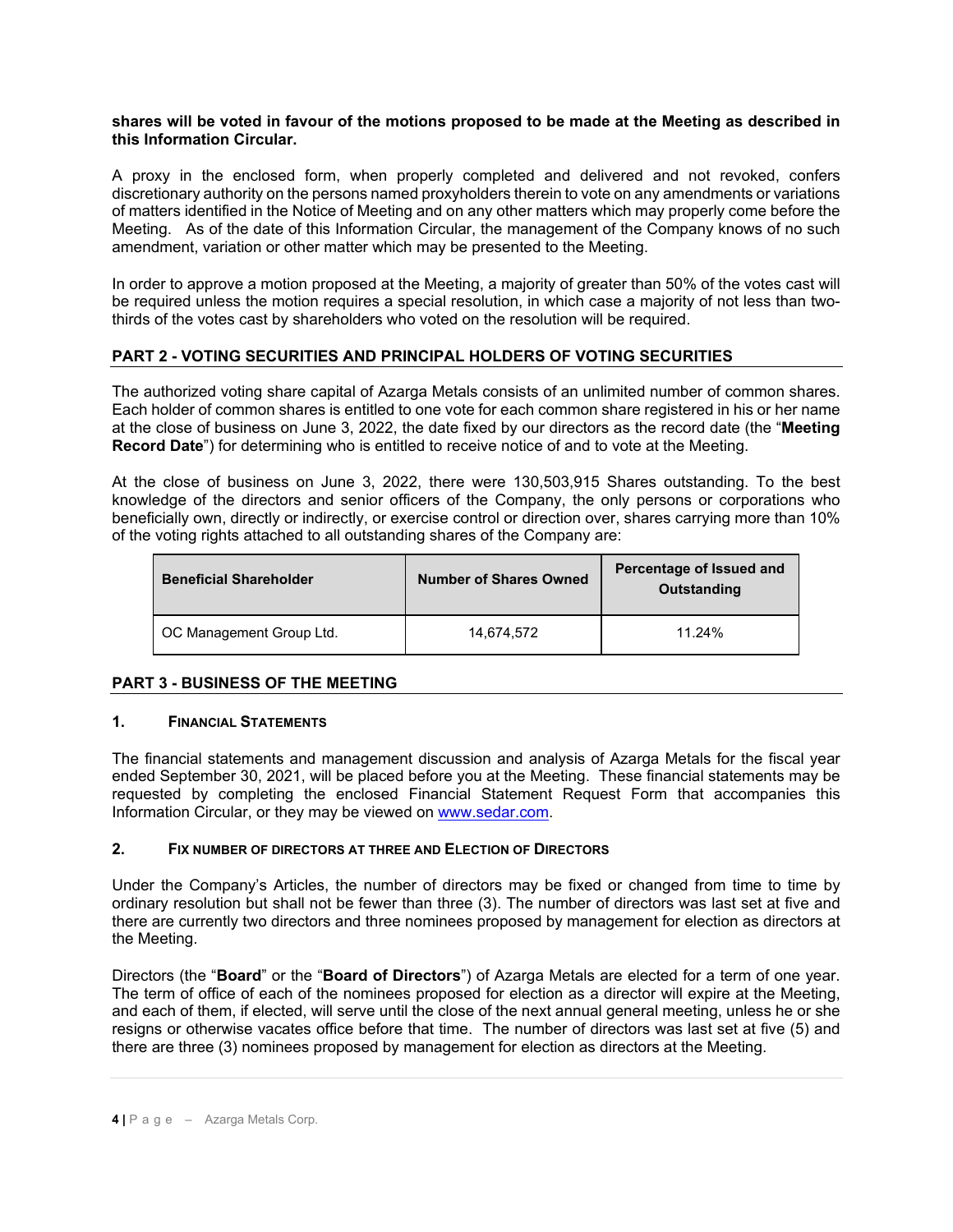Management does not anticipate that any of these nominees will be unable to serve as a director. Each director elected will hold office until the next annual meeting of the Company, until his successor is elected or appointed or until he resigns.

In April 2019, as amended, the Company and Baker Steel Resource Trust Ltd. ("**BSRT**") completed a secured convertible loan facility (the "**Convertible Loan**"). During the term of Convertible Loan BSRT is entitled to one nominee on the Board. BSRT nominee Trevor Steel resigned as a director of the Company in January 2022.

At the Meeting, the Shareholders will be asked to vote on a resolution to elect as directors the nominees set out in the table below. **In the absence of contrary instructions, the persons named in the accompanying form of Proxy intend to vote the Shares represented thereby in favour of fixing the number of directors at three (3) and to elect as directors the nominees set out in the table below.**

The following table sets out the names of the nominees for election as directors, the province or state and country in which each is ordinarily resident, all offices of the Company now held by each of them, their principal occupations, the period of time for which each has been a director of the Company, and the number of common shares of the Company or any of its subsidiaries beneficially owned by each, directly or indirectly, or over which control or direction is exercised, as at the date of this Information Circular.

As of the date hereof, no additional director nominations for the Meeting have been received by the Company in compliance with the Company's Advance Notice Policy adopted by the shareholders on June 13, 2014.

| Name, Present Position(s)<br>with the Company and<br>Place of Residence <sup>(1)</sup>                                     | Principal Occupation (1)                                                                                                                                                                                                                                                                                             | Date(s) Served<br>as a Director<br><b>Since</b> | Ownership or<br><b>Control Over</b><br><b>Voting Shares</b><br>Held $(1)$ |
|----------------------------------------------------------------------------------------------------------------------------|----------------------------------------------------------------------------------------------------------------------------------------------------------------------------------------------------------------------------------------------------------------------------------------------------------------------|-------------------------------------------------|---------------------------------------------------------------------------|
| Gordon Tainton <sup>(2)</sup><br><b>President, Chief Executive</b><br><b>Officer and Director</b><br>St. Prex, Switzerland | President and Chief Executive Officer of the<br>Company.                                                                                                                                                                                                                                                             | April 27, 2021                                  | Nil                                                                       |
| Blake Steele <sup>(2)</sup><br>Director<br>Hong Kong                                                                       | Independent Director of publicly traded<br>companies                                                                                                                                                                                                                                                                 | December 1, 2016                                | 4,517,368                                                                 |
| <b>Doris Meyer</b><br><b>Director Nominee</b><br>British Columbia, Canada                                                  | Principal of Golden Oak Corporate Services<br>Ltd. Since 1996 providing publicly traded<br>mineral exploration companies with corporate<br>compliance, financial reporting and supporting<br>administrative and accounting services. Doris<br>has been the Corporate Secretary of the<br>Company since January 2009. |                                                 | 152,272                                                                   |

 $\overline{\phantom{a}}$ **Notes:**

- (1) The information as to country of residence, principal occupation and number of shares beneficially owned by the nominees (directly or indirectly or over which control or direction is exercised) is not within the knowledge of the management of the Company and has been furnished by the respective nominees.
- (2) Member of the Company's Audit Committee of which Mr. Steele is the Chair. Doris Meyer will be appointed to the Audit Committee if elected.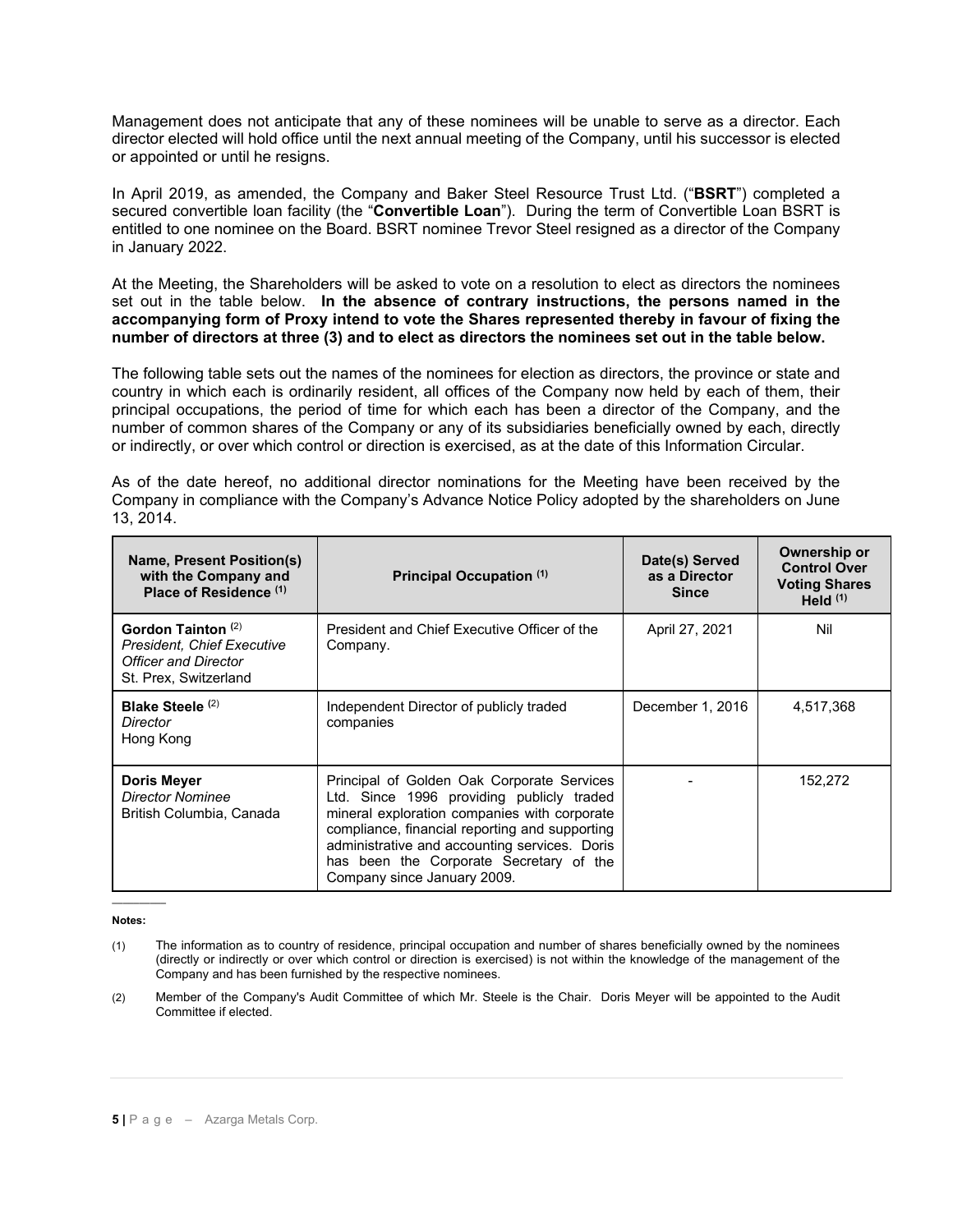### *CEASE TRADE ORDERS AND BANKRUPTCY*

No director or proposed director of Azarga Metals is, as at the date of this Information Circular, or was within ten (10) years before the date of this Information Circular, a director, chief executive officer or chief financial officer of any company (including Azarga Metals), that:

- (a) was subject to a cease trade order, an order similar to a cease trade order or an order that denied the relevant company access to any exemption under securities legislation, for a period of more than thirty (30) consecutive days, that was issued while the director or executive officer was acting in the capacity as director, chief executive officer or chief financial officer; or
- (b) was subject to a cease trade order, an order similar to a cease trade order or an order that denied the relevant company access to any exemption under securities legislation, for a period of more than thirty (30) consecutive days, that was issued after the director or executive officer ceased to be a director, chief executive officer or chief financial officer and which resulted from an event that occurred while that person was acting in the capacity as director, chief executive officer or chief financial officer.

No director or proposed director of Azarga Metals, and no shareholder holding a sufficient number of securities of Azarga Metals to affect materially the control of Azarga Metals:

- (a) is, as at the date of this Information Circular, or has been within the ten (10) years before the date of this Information Circular, a director or executive officer of any company (including Azarga Metals) that, while that person was acting in that capacity, or within a year of that person ceasing to act in that capacity, became bankrupt, made a proposal under any legislation relating to bankruptcy or insolvency or was subject to or instituted any proceedings, arrangement or compromise with creditors or had a receiver, receiver manager or trustee appointed to hold its assets; or
- (b) has, within ten (10) years before the date of this Information Circular, become bankrupt, made a proposal under any legislation relating to bankruptcy or insolvency, or become subject to or instituted any proceedings, arrangement or compromise with creditors, or had a receiver, receiver manager or trustee appointed to hold the assets of the director, executive officer or shareholder.

No director or proposed director of Azarga Metals, and no shareholder holding a sufficient number of securities of Azarga Metals to affect materially the control of Azarga Metals has been subject to:

- (a) any penalties or sanctions imposed by a court relating to securities legislation or by a securities regulatory authority or has entered into a settlement agreement with a securities regulatory authority; or
- (b) any other penalties or sanctions imposed by a court or regulatory body that would likely be considered important to a reasonable investor in making an investment decision.

### **3. APPOINTMENT AND REMUNERATION OF AUDITOR**

Davidson and Company, LLP, Chartered Professional Accountants has served as Auditor of the Company since March 21, 2017.

The Company's management recommends that shareholders vote FOR the appointment of Davidson and Company, LLP, Chartered Professional Accountants, as the Company's auditor for the ensuing year and grant the Board of Directors the authority to determine the remuneration to be paid to the auditor. **Unless you give other instructions, the persons named in the enclosed form of proxy intend to vote FOR the re-appointment of Davidson and Company, LLP to act as our auditor until the close of our next**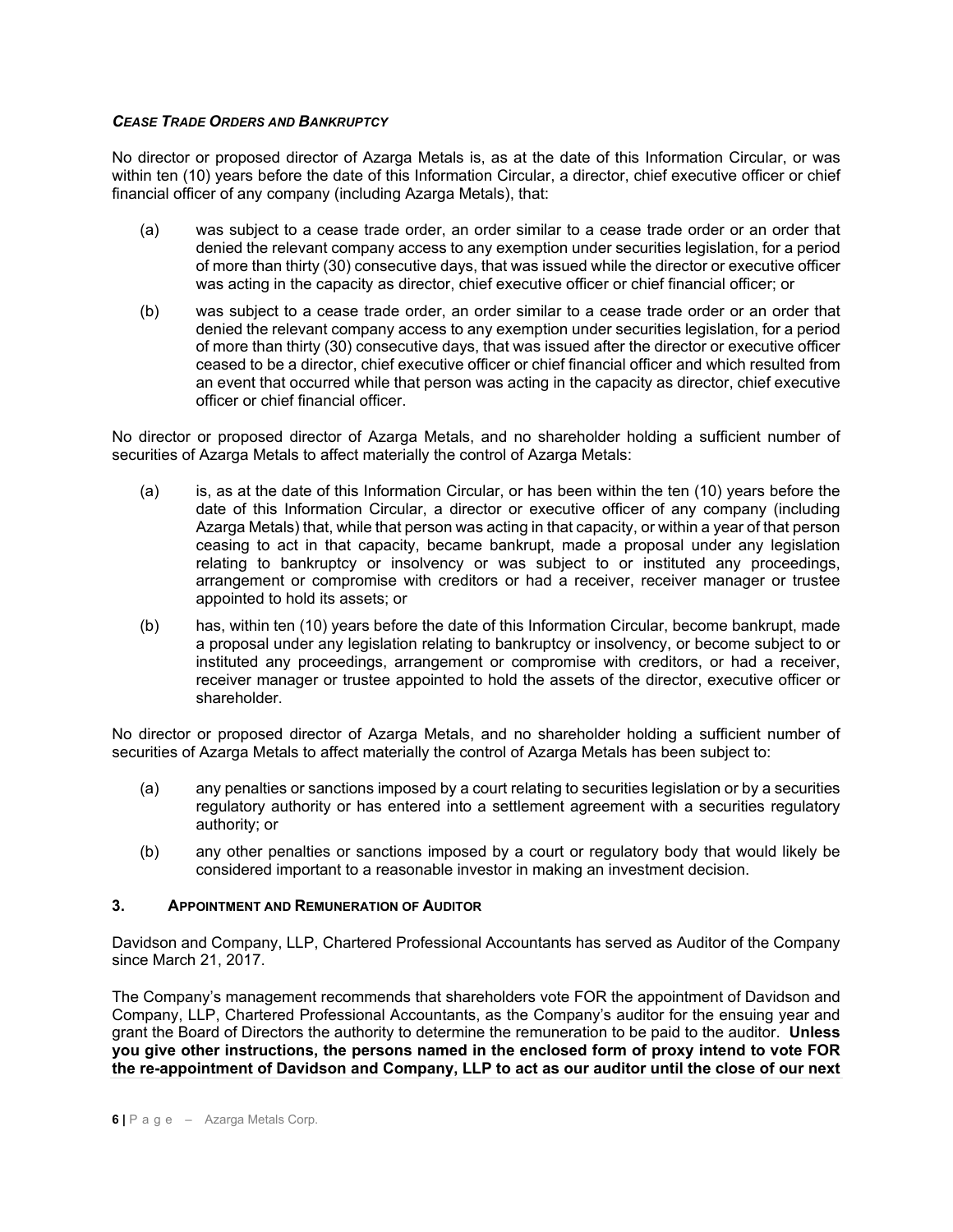**annual general meeting and to authorize the Board of Directors to fix the remuneration to be paid to the auditor.**

### **4. APPROVAL OF THE 2022 STOCK OPTION PLAN**

At the Meeting, Shareholders will be asked to approve the adoption of a new 10% rolling incentive stock option plan (the "**2022 Option Plan**"). The 2022 Option Plan was approved by the Board on April 13, 2022 and has been conditionally accepted by the TSX Venture Exchange (the "**Exchange**"). The 2022 Option Plan shall become effective upon the receipt of approval of the Shareholders and the final acceptance of the Exchange (the "**Effective Date**") and will replace the Company's current Stock Option Plan (the "**Option Plan**"). All of the 11,935,000 stock options (the "**Outstanding Options**") currently outstanding under the Option Plan will remain outstanding and in full force and effect in accordance with their terms after the Effective Date. However, following the Effective Date, no additional grants shall be made pursuant to the Option Plan, and the Option Plan will terminate on the date upon which no Outstanding Options remain outstanding.

The purpose of the 2022 Option Plan is to, among other things: (i) provide the Company with a mechanism to attract, retain and motivate qualified directors, officers, employees and consultants of the Company and its subsidiaries; (ii) reward directors, officers, employees and consultants that have been granted stock options (each, an "**Option**") under the 2022 Option Plan for their contributions toward the long-term goals and success of the Company; and (iii) enable and encourage such directors, officers, employees and consultants to acquire Shares of the Company as long-term investments and proprietary interests in the Company. The approval of the 2022 Option Plan by the Board is subject to approval by the Shareholders and to the final acceptance of the Exchange.

A summary of certain provisions of the 2022 Option Plan is set out below, and a full copy of the 2022 Option Plan is attached hereto as Appendix "B". This summary is qualified in its entirety to the full copy of the 2022 Option Plan.

### **SUMMARY OF THE 2022 OPTION PLAN**

### *ELIGIBILITY*

The 2022 Option Plan allows the Company to grant Options to attract, retain and motivate qualified directors, officers, employees and consultants of the Company and its subsidiaries (collectively, the "**Option Plan Participants**").

#### *NUMBER OF SHARES ISSUABLE*

The aggregate number of Shares that may be issued to Option Plan Participants under the 2022 Option Plan will be that number of Shares equal to 10% of the issued and outstanding Shares on the particular date of grant of the Option, inclusive of the 11,935,000 Outstanding Options.

#### *LIMITS ON PARTICIPATION*

The 2022 Option Plan provides for the following limits on grants, for so long as the Company is subject to the requirements of the Exchange, unless disinterested Shareholder approval is obtained or unless permitted otherwise pursuant to the policies of the Exchange:

(i) the maximum number of Shares that may be issued to any one Option Plan Participant (and where permitted pursuant to the policies of the Exchange, any company that is wholly-owned by the Option Plan Participant) under the 2022 Option Plan, together with any other security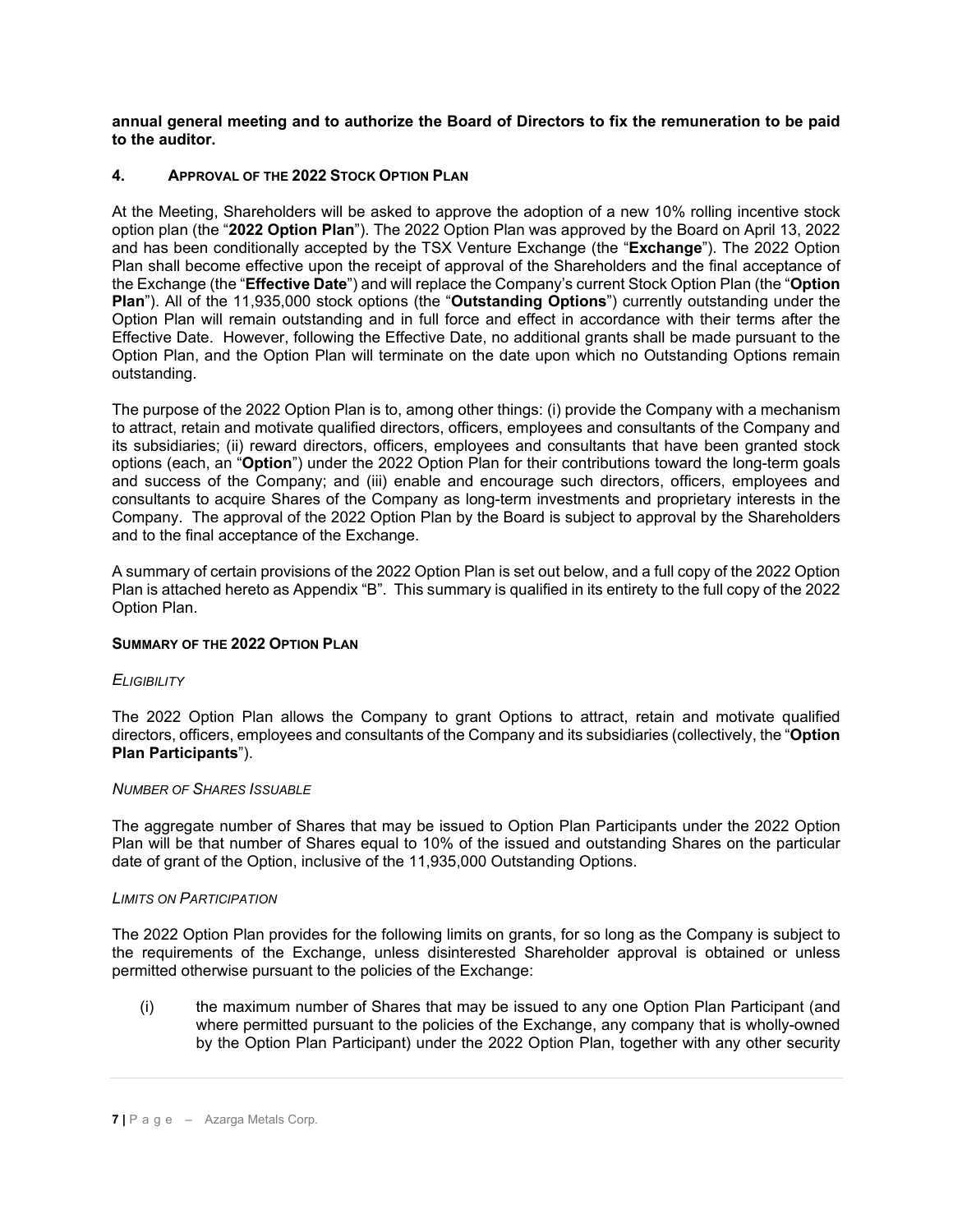based compensation arrangements, within a twelve (12) month period, may not exceed 5% of the issued Shares calculated on the date of grant;

- (ii) the maximum number of Shares that may be issued to insiders collectively under the 2022 Option Plan, together with any other security based compensation arrangements, within a twelve (12) month period, may not exceed 10% of the issued Shares calculated on the date of grant; and
- (iii) the maximum number of Shares that may be issued to insiders collectively under the 2022 Option Plan, together with any other security based compensation arrangements, may not exceed 10% of the issued Shares at any time.

For so long as such limitation is required by the Exchange, the maximum number of Options which may be granted within any twelve (12) month period to Option Plan Participants who perform investor relations activities must not exceed 2% of the issued and outstanding Shares, and such Options must vest in stages over twelve (12) months with no more than 25% vesting in any three (3) month period. In addition, the maximum number of Shares that may be granted to any one consultant under the 2022 Option Plan, together with any other security based compensation arrangements, within a twelve (12) month period, may not exceed 2% of the issued Shares calculated on the date of grant.

#### *ADMINISTRATION*

The plan administrator of the 2022 Option Plan (the "**Option Plan Administrator**") will be the Board or a committee of the Board, if delegated. The Option Plan Administrator will, among other things, determine which directors, officers, employees or consultants are eligible to receive Options under the 2022 Option Plan; determine conditions under which Options may be granted, vested or exercised, including the expiry date, exercise price and vesting schedule of the Options; establish the form of option certificate ("**Option Certificate**"); interpret the 2022 Option Plan; and make all other determinations and take all other actions necessary or advisable for the implementation and administration of the 2022 Option Plan.

Subject to any required regulatory or shareholder approvals, the Option Plan Administrator may also, from time to time, without notice to or without approval of the Shareholders or the Option Plan Participants, amend, modify, change, suspend or terminate the Options granted pursuant thereto as it, in its discretion, determines appropriate, provided that no such amendment, modification, change, suspension or termination of the 2022 Option Plan or any Option granted pursuant thereto may materially impair any rights of an Option Plan Participant or materially increase any obligations of an Option Plan Participant under the 2022 Option Plan without the consent of such Option Plan Participant, unless the Option Plan Administrator determines such adjustment is required or desirable in order to comply with any applicable securities laws or stock exchange requirements or as otherwise permitted pursuant to the 2022 Option Plan.

All of the Options are subject to the conditions, limitations, restrictions, vesting, exercise and forfeiture provisions determined by the Option Plan Administrator, in its sole discretion, subject to such limitations provided in the 2022 Option Plan, and will be evidenced by an Option Certificate. In addition, subject to the limitations provided in the 2022 Option Plan and in accordance with applicable law, the Option Plan Administrator may accelerate the vesting of Options, cancel or modify outstanding Options and waive any condition imposed with respect to Options or Shares issued pursuant to Options.

### *EXERCISE OF OPTIONS*

Options shall be exercisable as determined by the Option Plan Administrator at the time of grant, provided that no Option shall have a term exceeding ten (10) years so long as the Shares are listed on the Exchange.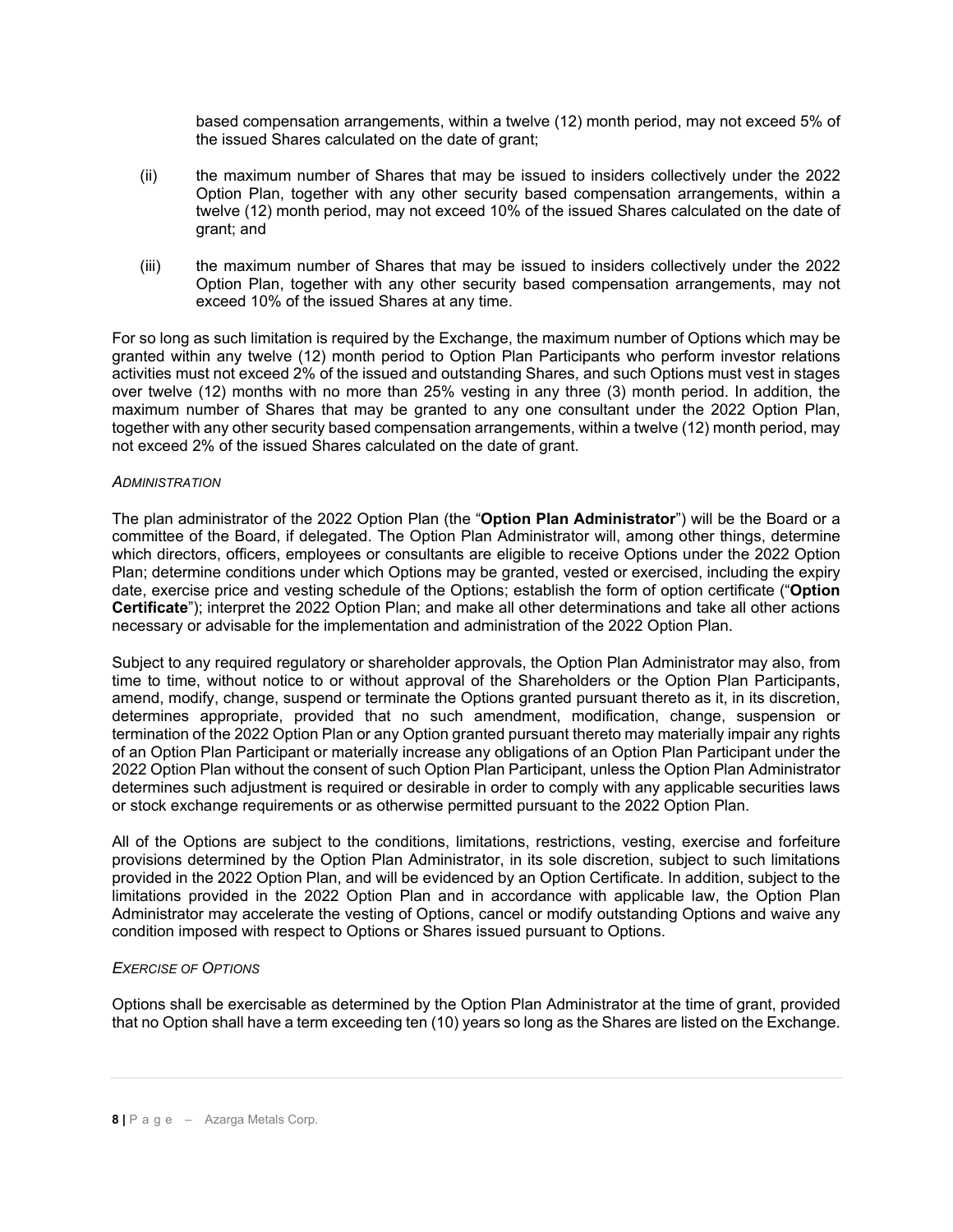Subject to all applicable regulatory rules, the vesting schedule for an Option, if any, shall be determined by the Option Plan Administrator. The Option Plan Administrator may elect, at any time, to accelerate the vesting schedule of an Option, and such acceleration will not be considered an amendment to such Option and will not require the consent of the Option Plan Participant in question. However, no acceleration to the vesting schedule of an Option granted to an Option Plan Participant performing investor relations services may be made without prior acceptance of the Exchange.

The exercise price of an Option shall be determined by the Option Plan Administrator and cannot be lower than the greater of: (i) the minimum price required by the Exchange; and (ii) the market value of the Shares on the applicable grant date.

An Option Plan Participant may exercise the Options in whole or in part through any one of the following forms of consideration, subject to applicable laws, prior to the expiry date of such Options, as determined by the Option Plan Administrator:

- the Option Plan Participant may send a wire transfer, certified cheque or bank draft payable to the Company in an amount equal to the aggregate exercise price of the Shares being purchased pursuant to the exercise of the Option;
- subject to approval from the Option Plan Administrator and the Shares being traded on the Exchange, a brokerage firm may be engaged to loan money to the Option Plan Participant in order for the Option Plan Participant to exercise the Options to acquire the Shares, subsequent to which the brokerage firm shall sell a sufficient number of Shares to cover the exercise price of such Options to satisfy the loan. The brokerage firm shall receive an equivalent number of Shares from the exercise of the Options, and the Option Plan Participant shall receive the balance of the Shares or cash proceeds from the balance of such Shares; and
- subject to approval from the Option Plan Administrator and the Shares being traded on the Exchange, consideration may be paid by reducing the number of Shares otherwise issuable under the Options, in lieu of a cash payment to the Company, an Option Plan Participant, excluding those providing investor relations services, only receives the number of Shares that is equal to the quotient obtained by dividing: (i) the product of the number of Options being exercised multiplied by the difference between the volume-weighted average trading price of the Shares and the exercise price of the Options, by (ii) the volume-weighted average trading price of the Shares.

If an exercise date for an Option occurs during a trading black-out period imposed by the Company to restrict trades in its securities, then, notwithstanding any other provision of the 2022 Option Plan, the Option shall be exercised no more than ten (10) business days after the trading black-out period is lifted by the Company, subject to certain exceptions.

# *TERMINATION OF EMPLOYMENT OR SERVICES AND CHANGE IN CONTROL*

The following describes the impact of certain events that may, unless otherwise determined by the Option Plan Administrator or as set forth in an Option Certificate, lead to the early expiry of Options granted under the 2022 Option Plan.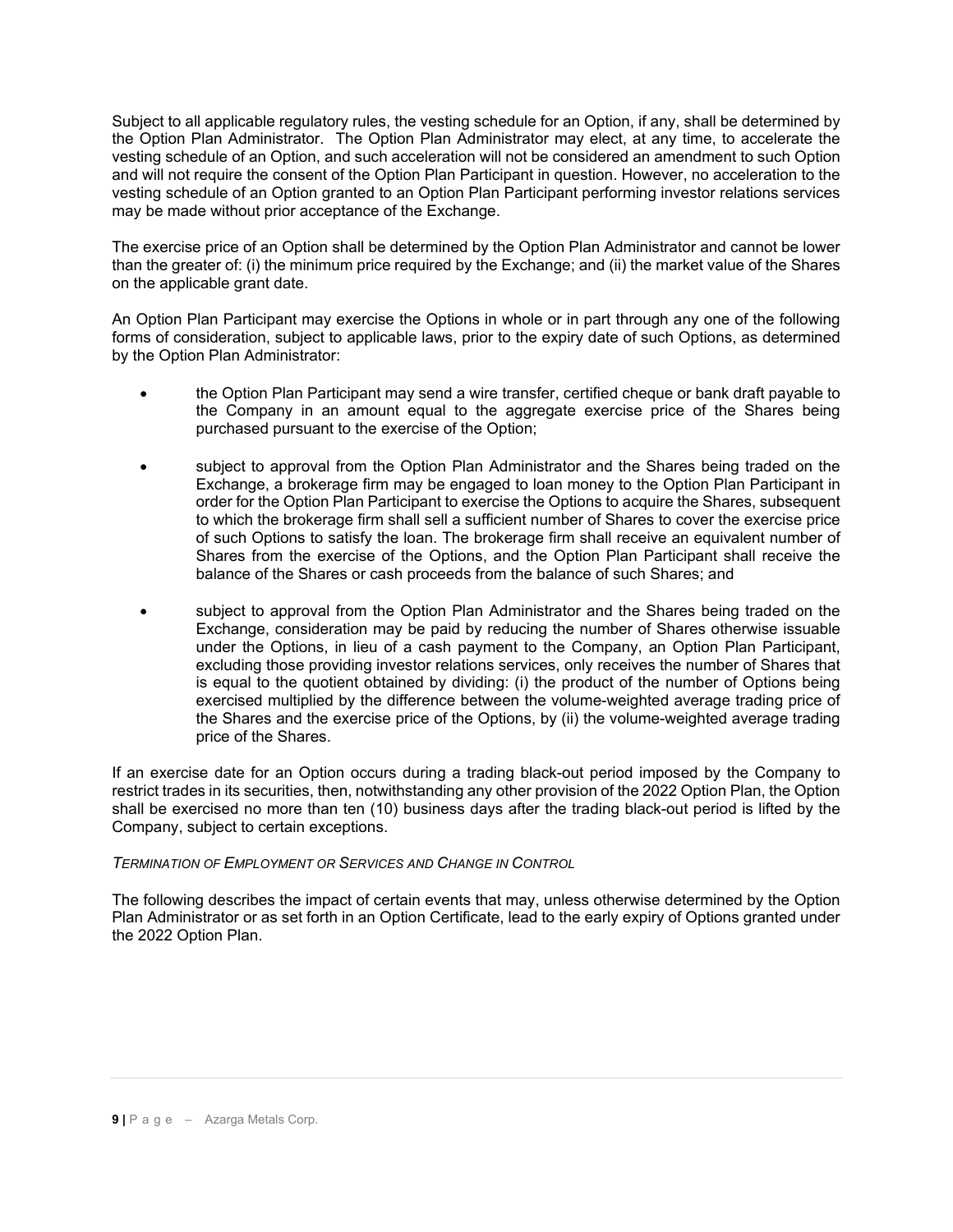| Termination by the Company for cause:                                                                        | Forfeiture of all unvested Options. The Option Plan<br>Administrator may determine that all vested<br>Options shall be forfeited, failing which all vested<br>Options shall be exercised in accordance with the<br>2022 Option Plan.                               |
|--------------------------------------------------------------------------------------------------------------|--------------------------------------------------------------------------------------------------------------------------------------------------------------------------------------------------------------------------------------------------------------------|
| Voluntary resignation of an Option Plan Participant:                                                         | Forfeiture of all unvested Options. Exercise of<br>vested Options in accordance with the 2022 Option<br>Plan.                                                                                                                                                      |
| Termination by the Company other than for cause:                                                             | Acceleration of vesting of a portion of unvested<br>Options in accordance with a prescribed formula as<br>set out in the 2022 Option Plan. Forfeiture of the<br>remaining unvested Options. Exercise of vested<br>Options in accordance with the 2022 Option Plan. |
| Death or disability of an Option Plan Participant:                                                           | Acceleration of vesting of all unvested Options.<br>Exercise of vested Options in accordance with the<br>2022 Option Plan.                                                                                                                                         |
| Termination or voluntary resignation for good<br>reason within twelve (12) months of a change in<br>control: | Acceleration of vesting of all unvested Options.<br>Exercise of vested Options in accordance with the<br>2022 Option Plan.                                                                                                                                         |

Any Options granted to an Option Plan Participant under the 2022 Option Plan shall terminate at a date no later than twelve (12) months from the date such Option Plan Participant ceases to be an Option Plan Participant.

In the event of a triggering event, which includes a change in control, dissolution or winding-up of the Company, a material alteration of the capital structure of the Company and a disposition of all or substantially all of the Company's assets, the Option Plan Administrator may, without the consent of the Option Plan Participant, cause all or a portion of the Options granted to terminate upon the occurrence of such event.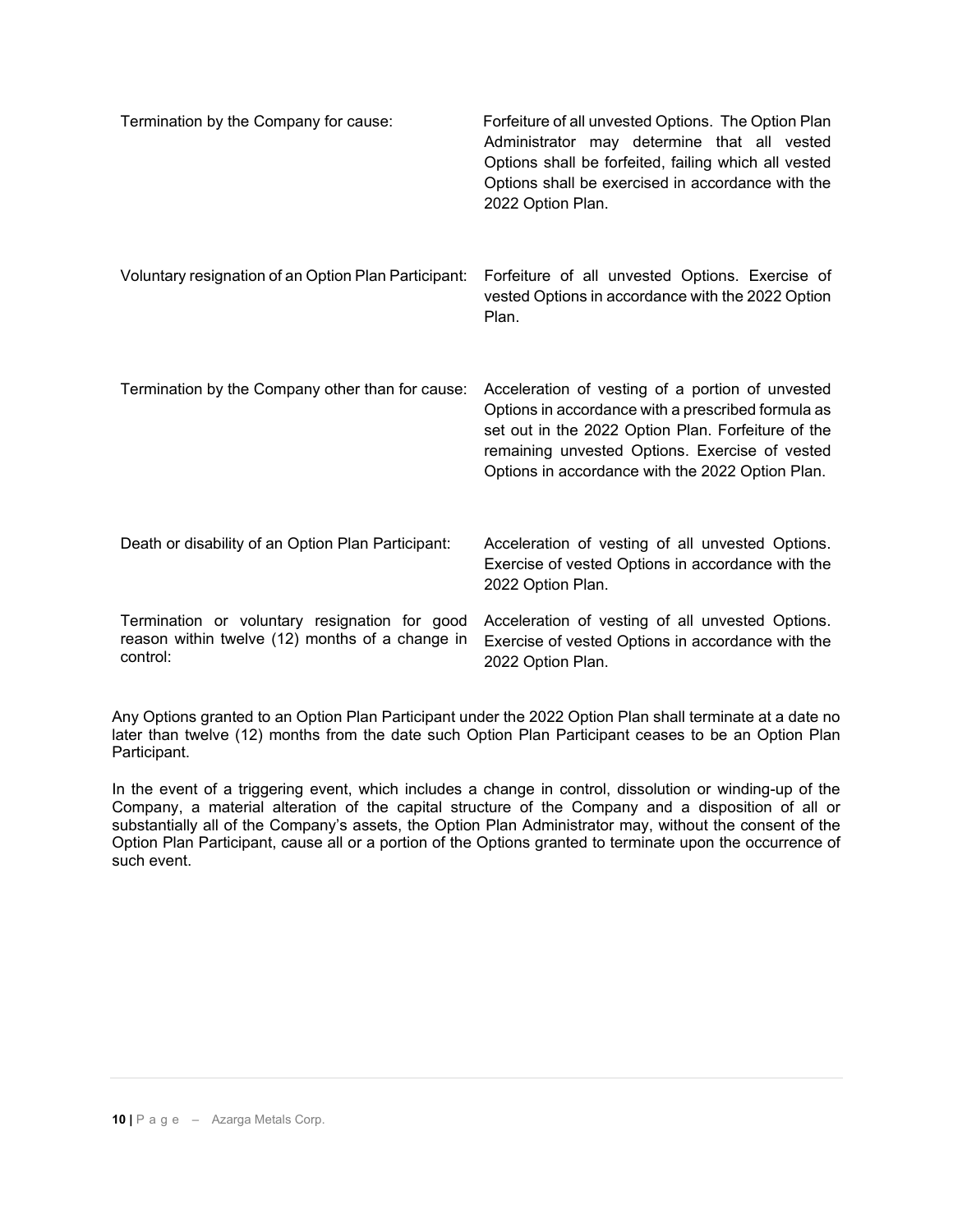### *AMENDMENT OR TERMINATION OF THE 2022 OPTION PLAN*

Subject to any necessary regulatory approvals, the 2022 Option Plan may be suspended or terminated at any time by the Option Plan Administrator, provided that no such suspension or termination shall alter or impact any rights or obligations under an Option previously granted without the consent of the Option Plan Participant.

The following limitations apply to the 2022 Option Plan and all Options thereunder as long as such limitations are required by the Exchange:

- any adjustment to Options, other than in connection with a security consolidation or security split, is subject to prior Exchange acceptance;
- any amendment to the 2022 Option Plan is subject to prior Exchange acceptance, except for amendments to reduce the number of Shares issuable under the 2022 Option Plan, to increase the exercise price of Options or to cancel Options;
- any amendments made to the 2022 Option Plan shall require regulatory and Shareholder approval, except for amendments to: (i) fix typographical errors; and (ii) clarify existing provisions of the 2022 Option Plan and which do not have the effect of altering the scope, nature and intent of such provisions; and
- the exercise price of an Option previously granted to an insider must not be reduced, or the extension of the expiry date of an Option held by an insider may not be extended, unless the Company has obtained disinterested shareholder approval to do so in accordance with Exchange policies.

Subject to the foregoing limitations and any necessary regulatory approvals, the Option Plan Administrator may amend any existing Options or the 2022 Option Plan or the terms and conditions of any Option granted thereafter, although the Option Plan Administrator must obtain written consent of the Option Plan Participant (unless otherwise excepted out by a provision of the 2022 Option Plan) where such amendment would materially decrease the rights or benefits accruing to an Option Plan Participant or materially increase the obligations of an Option Plan Participant.

### *COMPANY 2022 OPTION PLAN RESOLUTION*

At the Meeting, the Shareholders of the Company will be asked to consider and approve an ordinary resolution, in substantially the following form, in order to approve the 2022 Option Plan, which resolution requires approval of greater than 50% of the votes cast by the Shareholders who, being entitled to do so, vote, in person or by proxy, on the ordinary resolution at the Meeting:

### "BE IT RESOLVED, AS AN ORDINARY RESOLUTION, THAT:

- (a) subject to final acceptance of the Exchange, the Company's new stock option plan (the "**2022 Option Plan**"), substantially in the form attached as Appendix "B" to the management information circular of Azarga Metals Corp. (the "**Company**") dated June 3, 2022, is hereby approved;
- (b) the directors of the Company or any committee of the board of directors of the Company are hereby authorized to grant stock options (each, an "**Option**") pursuant to the 2022 Option Plan to those eligible to receive Options thereunder;
- (c) any one director or officer of the Company is hereby authorized to execute and deliver on behalf of the Company all such documents and instruments and to do all such other acts and things as in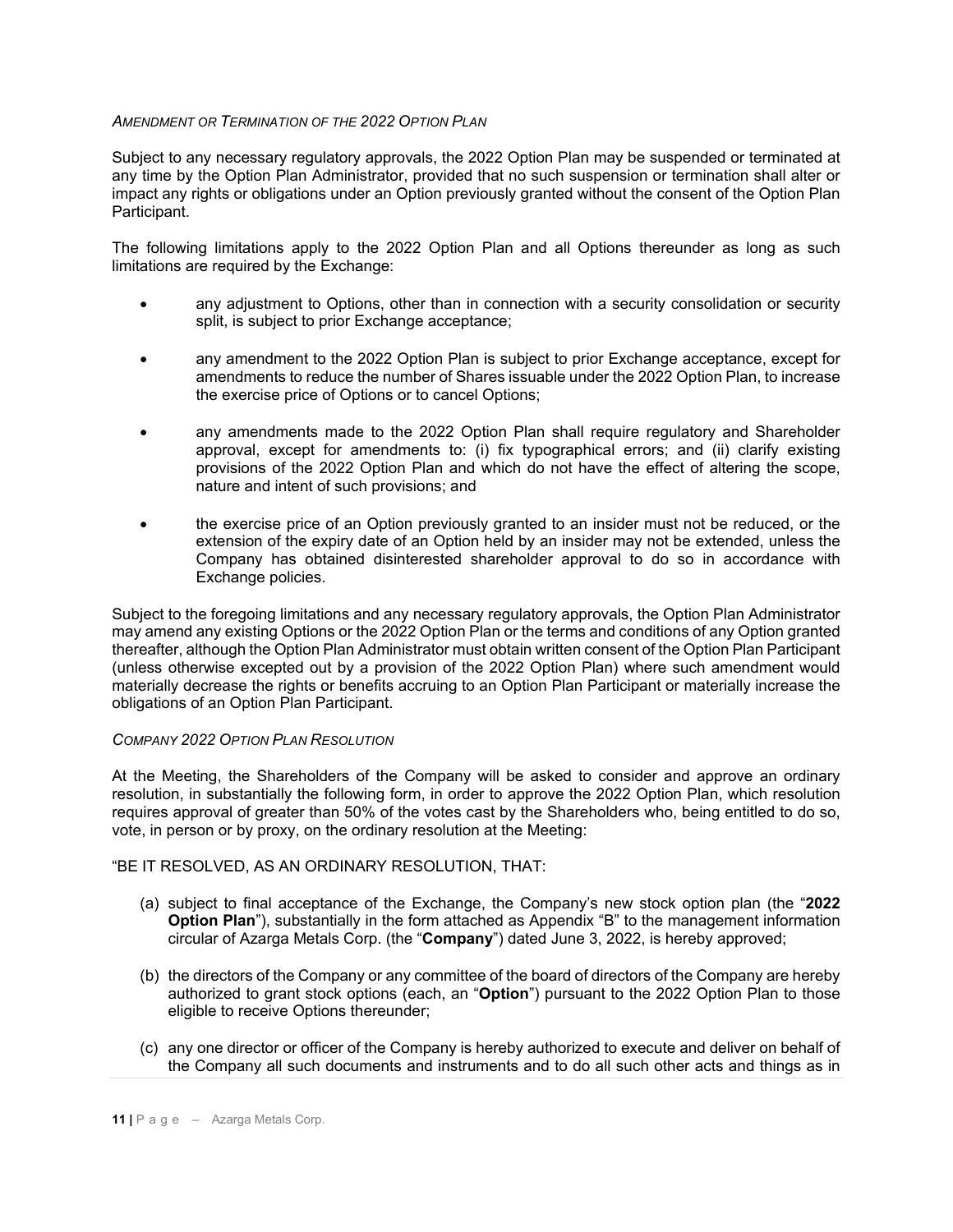such director's opinion may be necessary to give effect to the matters contemplated by these resolutions; and

(d) notwithstanding that this resolution be passed by the shareholders of the Company, the adoption of the proposed 2022 Option Plan is conditional upon receipt of final approval of the Exchange, and the directors of the Company are hereby authorized and empowered to revoke this resolution, without any further approval of the shareholders of the Company, at any time if such revocation is considered necessary or desirable to the directors."

### *RECOMMENDATION OF THE BOARD*

The Board has determined that the 2022 Option Plan is in the best interests of the Company and the Shareholders and unanimously recommends that the Shareholders vote in favour of approving the 2022 Option Plan. **In the absence of any contrary directions, it is the intention of management to vote proxies in the accompanying form FOR the foregoing resolution.**

The Board reserves the right to amend any terms of the 2022 Option Plan or not to proceed with the 2022 Option Plan at any time prior to the Meeting if the Board determines that it would be in the best interests of the Company and the Shareholders and to do so in light of any subsequent event or development occurring after the date of the Information Circular.

### **5. APPROVAL OF EQUITY INCENTIVE PLAN**

At the Meeting, Shareholders will be asked to approve a resolution approving the Company's equity incentive plan (the "**Equity Incentive Plan**"). The Equity Incentive Plan was approved by the Board on April 13, 2022 and has been conditionally accepted by the Exchange. Currently, the sole security-based compensation plan of the Company is its existing stock option plan, pursuant to which the Board may grant stock options to directors, officers, employees of and consultants to the Company and its subsidiaries. The Board has determined that it is in the best interests of the Company to adopt a security-based compensation plan which would provide the Company with the ability and flexibility to make broader and different forms of equity rewards as part of its need to retain a competitive compensation structure for its directors, officers, employees and consultants. The purpose of the Equity Incentive Plan is to, among other things: (i) provide the Company with a mechanism to attract, retain and motivate qualified directors, officers, employees and consultants of the Company and its subsidiaries; (ii) reward directors, officers, employees and consultants that have been granted Awards (as defined below) under the Equity Incentive Plan for their contributions toward the long-term goals and success of the Company; and (iii) enable and encourage such directors, officers, employees and consultants to acquire Shares of the Company as long-term investments and proprietary interests in the Company. The approval of the Equity Incentive Plan by the Board is subject to approval of the Shareholders and to the final acceptance of the Exchange.

A summary of certain provisions of the Equity Incentive Plan is set out below, and a full copy of the Equity Incentive Plan is attached hereto as Appendix "C". This summary is qualified in its entirety to the full copy of the Equity Incentive Plan.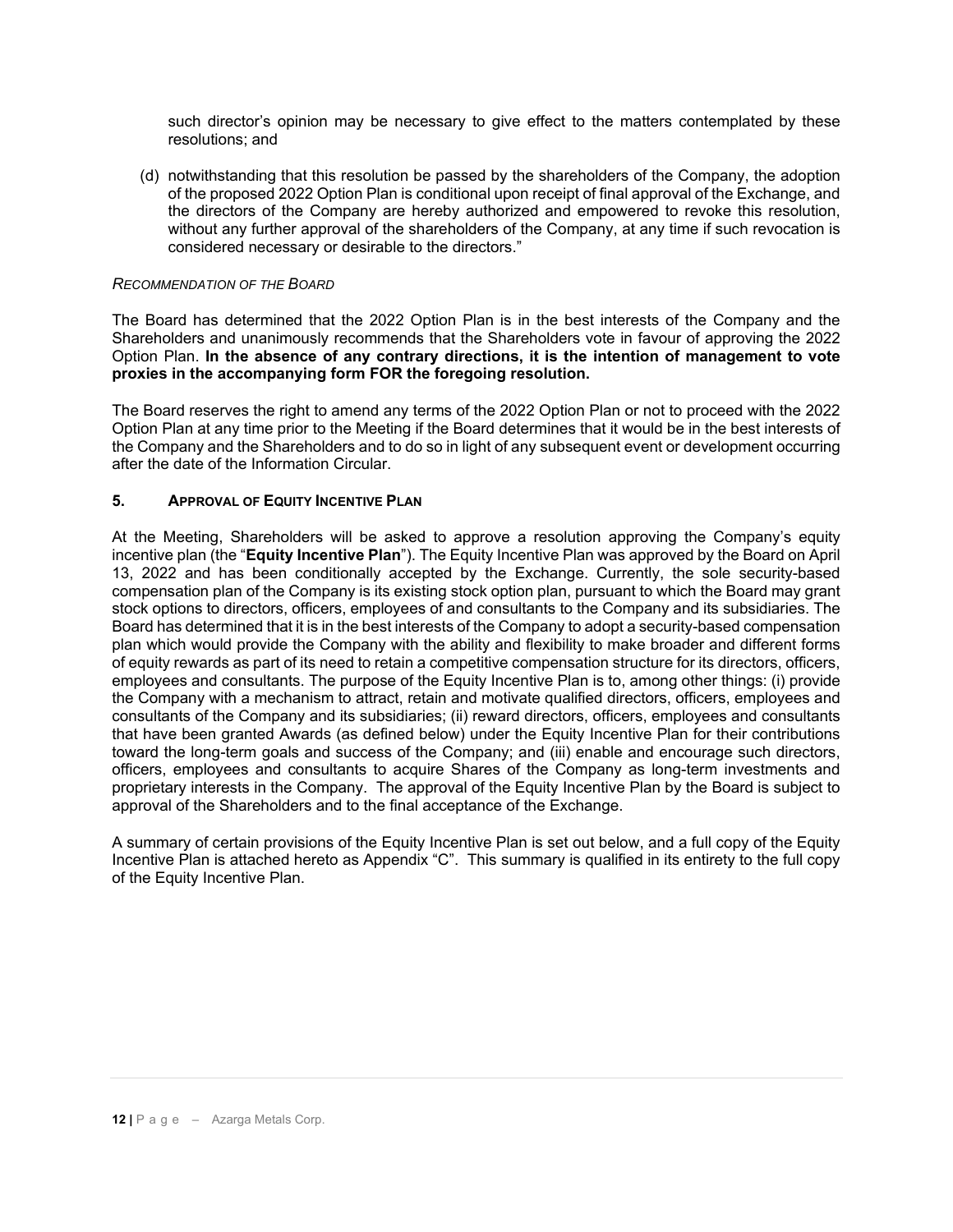### **SUMMARY OF EQUITY INCENTIVE PLAN**

### *ELIGIBILITY*

The Equity Incentive Plan provides flexibility to the Company to grant equity-based incentive awards in the form of restricted share units ("**RSUs**"), performance share units ("**PSUs**") and deferred share units ("**DSUs**") (collectively, the "**Awards**") to attract, retain and motivate qualified directors, officers, employees and consultants of the Company and its subsidiaries, excluding any persons who perform investor relations activities on behalf of the Company or any of its subsidiaries (collectively, the "**Equity Incentive Plan Participants**").

#### *NUMBER OF SHARES ISSUABLE*

The aggregate number of common shares in the capital of the Company (each, a "**Share**") that may be issued to Equity Incentive Plan Participants under the Equity Incentive Plan may not exceed 13,050,291, subject to adjustment as provided for in the Equity Incentive Plan.

#### *LIMITS ON PARTICIPATION*

The Equity Incentive Plan provides for the following limits on grants, for so long as the Company is subject to the requirements of the Exchange, unless disinterested Shareholder approval is obtained or unless permitted otherwise pursuant to the policies of the Exchange:

- (i) the maximum number of Shares that may be issued to any one Equity Incentive Plan Participant (and where permitted pursuant to the policies of the Exchange, any company that is wholly-owned by the Equity Incentive Plan Participant) under the Equity Incentive Plan, together with any other security based compensation arrangements, within a twelve (12) month period, may not exceed 5% of the issued Shares calculated on the date of grant;
- (ii) the maximum number of Shares that may be issued to insiders collectively under the Equity Incentive Plan, together with any other security based compensation arrangements, within a twelve (12) month period, may not exceed 10% of the issued Shares calculated on the date of grant; and
- (iii) the maximum number of Shares that may be issued to insiders collectively under the Equity Incentive Plan, together with any other security based compensation arrangements, may not exceed 10% of the issued Shares at any time.

For so long as such limitation is required by the Exchange, the maximum number of Shares that may be granted to any one consultant under the Equity Incentive Plan, together with any other security based compensation arrangements, within a twelve (12) month period, may not exceed 2% of the issued Shares calculated on the date of grant.

#### *ADMINISTRATION*

The plan administrator of the Equity Incentive Plan (the "**Equity Incentive Plan Administrator**") will be the Board or a committee of the Board, if delegated. The Equity Incentive Plan Administrator will, among other things, determine which directors, officers, employees or consultants are eligible to receive Awards under the Equity Incentive Plan; determine any vesting provisions or other restrictions on Awards; determine conditions under which Awards may be granted, vested or settled, including establishing performance goals; establish the form of Award agreement ("**Award Agreement**"); interpret the Equity Incentive Plan; and make all other determinations and take all other actions necessary or advisable for the implementation and administration of the Equity Incentive Plan.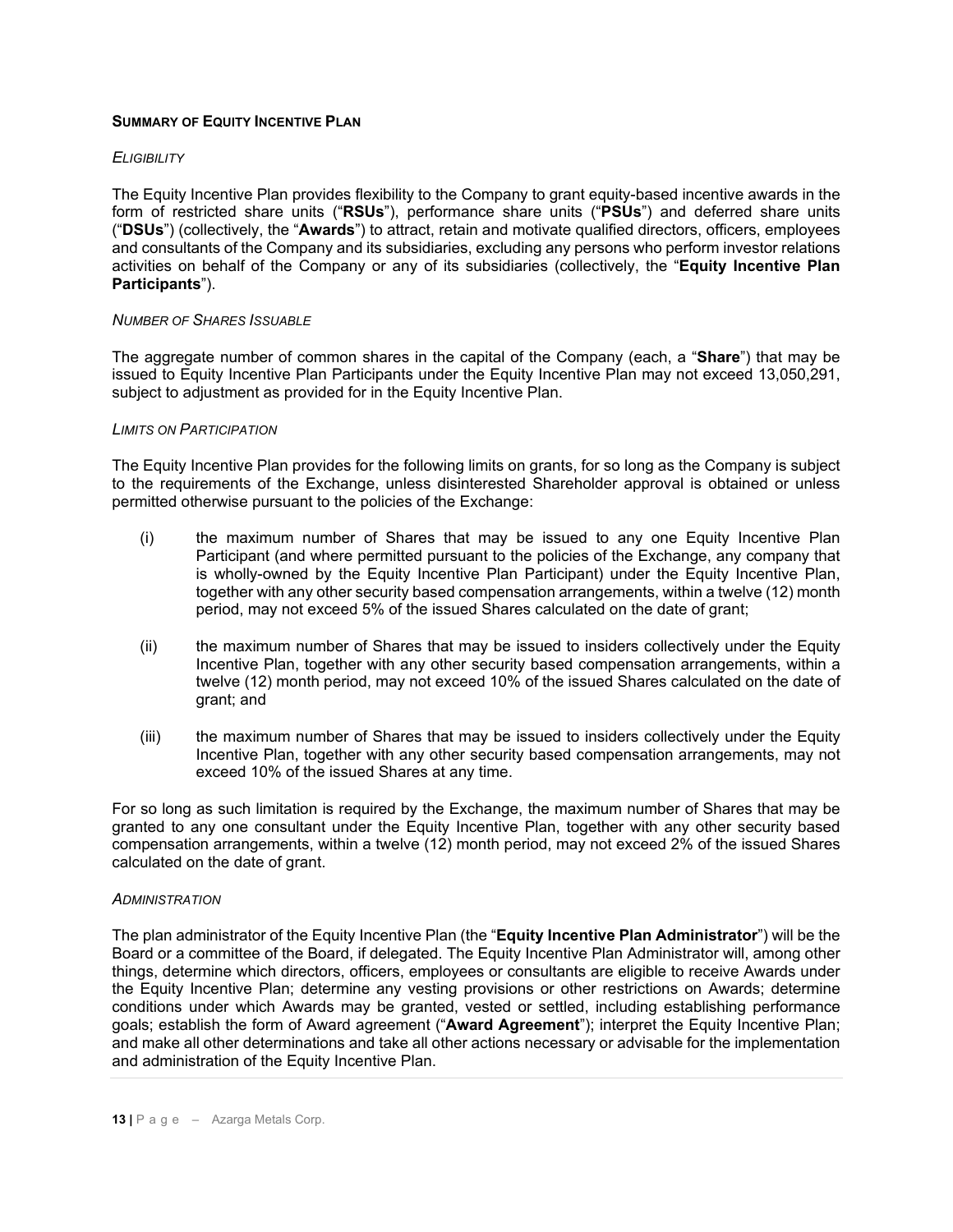Subject to any required regulatory or shareholder approvals, the Equity Incentive Plan Administrator may also, from time to time, without notice to or without approval of the Shareholders or the Equity Incentive Plan Participants, amend, modify, change, suspend or terminate the Awards granted pursuant thereto as it, in its discretion, determines appropriate, provided that no such amendment, modification, change, suspension or termination of the Equity Incentive Plan or any Award granted pursuant thereto may materially impair any rights of an Equity Incentive Plan Participant or materially increase any obligations of an Equity Incentive Plan Participant under the Equity Incentive Plan without the consent of such Equity Incentive Plan Participant, unless the Equity Incentive Plan Administrator determines such adjustment is required or desirable in order to comply with any applicable securities laws or stock exchange requirements or as otherwise permitted pursuant to the Equity Incentive Plan.

All of the Awards are subject to the conditions, limitations, restrictions, vesting, settlement and forfeiture provisions determined by the Equity Incentive Plan Administrator, in its sole discretion, subject to such limitations provided in the Equity Incentive Plan and will be evidenced by an Award Agreement. In addition, subject to the limitations provided in the Equity Incentive Plan and in accordance with applicable law, the Equity Incentive Plan Administrator may accelerate the vesting or payment of Awards, cancel or modify outstanding Awards and waive any condition imposed with respect to Awards or Shares issued pursuant to Awards.

Subject to the terms and conditions of the Equity Incentive Plan, the Plan Administrator, may, in its discretion, credit outstanding Share Units and DSUs with dividend equivalents in the form of additional Share Units and DSUs, respectively, as of each dividend payment date in respect of which normal cash dividends are paid on Shares. Dividend equivalents credited to an Equity Incentive Plan Participant's account shall vest in proportion to the Share Units and DSUs to which they relate, and shall be settled in accordance with terms of the Plan. Where the issuance of Shares pursuant to the settlement of dividend equivalents will result in the Company having insufficient Shares available for issuance or would result in the Company breaching its limits on grants of Awards, as set out above, the Company shall settle such dividend equivalents in cash.

### *SETTLEMENT OF VESTED SHARE UNITS*

The Equity Incentive Plan provides for the grant of restricted share units (each, a "**RSU**"). A RSU is a unit equivalent in value to a Share which entitles the holder to receive one Share, or cash, or a combination thereof for each vested RSU. RSUs shall, unless otherwise determined by the Equity Incentive Plan Administrator, and as specifically set out in the Award Agreement, vest, if at all, following a period of continuous employment of the Equity Incentive Plan Participant with the Company or a subsidiary of the Company.

The Equity Incentive Plan also provides for the grant of performance share units (each, a "**PSU**", together with RSUs, the "**Share Units**"), which entitles the holder to receive one Share, or cash, or a combination thereof, for each vested PSU. PSUs shall, unless otherwise determined by the Equity Incentive Plan Administrator, and as specifically set out in the Award Agreement, vest, if at all, subject to the attainment of certain performance goals and satisfaction of such other conditions to vesting, if any, as many be determined by the Equity Incentive Plan Administrator.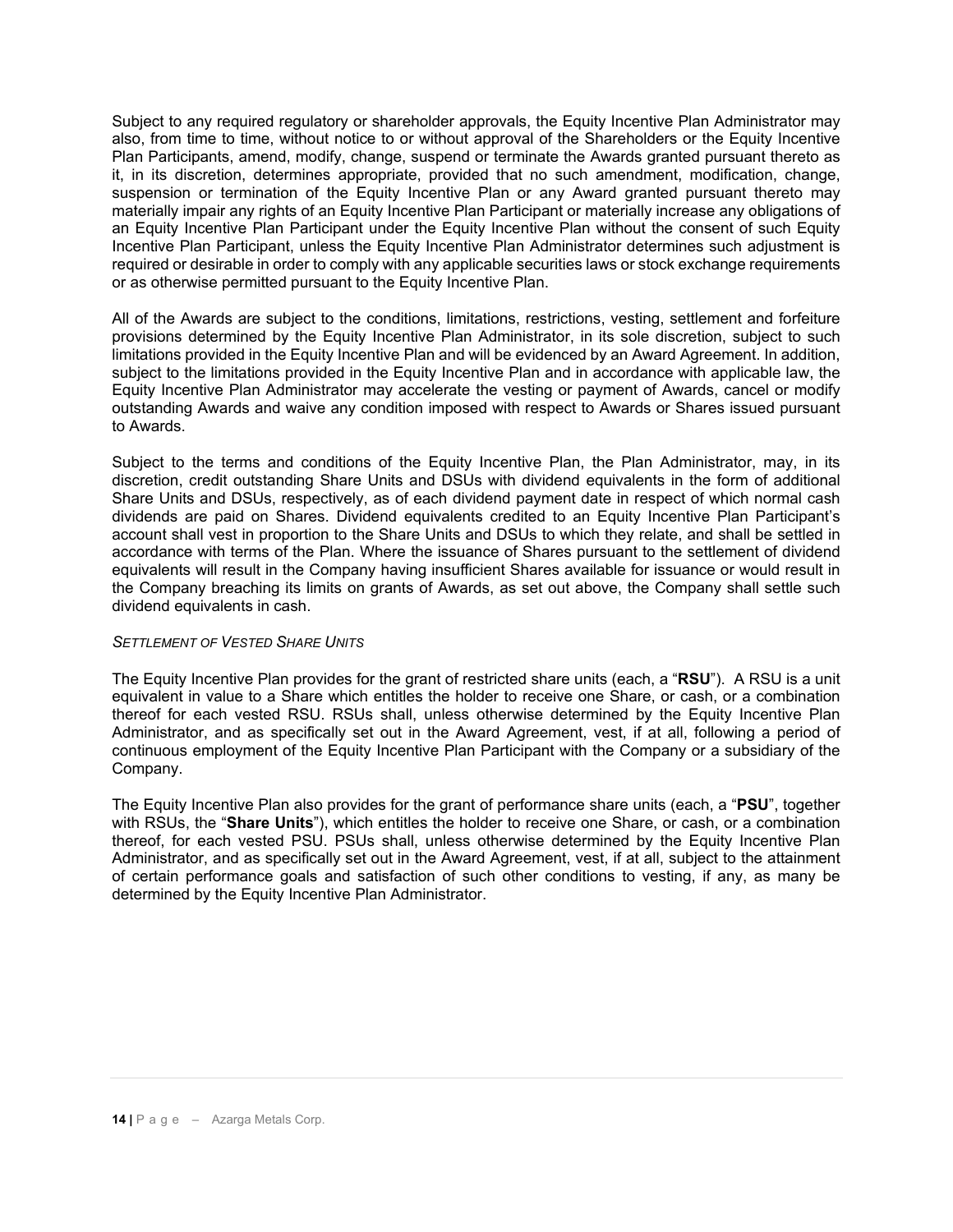Except where an Equity Incentive Plan Participant dies or ceases to be an Equity Incentive Plan Participant due to a change in control of the Company, no Share Unit shall vest prior to the first anniversary of its date of grant. Upon settlement of the Share Units, which shall be within sixty (60) days of the date that the applicable vesting criteria are met, deemed to have been met or waived, and in any event no later than three years following the end of the year in respect of which the Share Units are granted, holders of the Share Units will receive any, or a combination of, the following (as determined solely at the discretion of the Equity Incentive Plan Administrator):

- (i) one fully paid and non-assessable Share issued from treasury in respect of each vested Share Unit; or
- (ii) a cash payment, which shall be determined by multiplying the number of Share Units redeemed for cash by the market value of a Share (calculated with reference to the five (5) day volume weighted average trading price, and subject to a minimum price as set out in the Equity Incentive Plan) (the "**Market Price**") on the date of settlement.

The Company reserves the right to change its allocation of Shares and/or cash payment in respect of a Share Unit settlement at any time up until payment is actually made. If a settlement date for an Share Unit occurs during a trading black-out period imposed by the Company to restrict trades in its securities, then, notwithstanding any other provision of the Equity Incentive Plan, the Share Unit shall be settled no more than ten business days after the trading black-out period is lifted by the Company, subject to certain exceptions.

# *SETTLEMENT OF VESTED DSUS*

The Equity Incentive Plan also provides for the grant of deferred share units (each, a "**DSU**"). A DSU is a unit equivalent in value to a Share which entitles the holder to receive one (1) Share, or cash, or a combination thereof, for each vested DSU on a future date following the Equity Incentive Plan Participant's separation of services from the Company or its subsidiaries. Except where an Equity Incentive Plan Participant dies or ceases to be an Equity Incentive Plan Participant due to a change in control of the Company and as set out below, no DSU shall vest prior to the first anniversary of its date of grant. Upon settlement of the DSUs, which shall be no earlier than the date of the Equity Incentive Plan Participant's termination of services to the Company or its subsidiaries and no later than one year after such date, holders of DSUs will receive any or a combination of the following (as determined solely at the discretion of the Equity Incentive Plan Administrator):

- (i) one (1) fully paid and non-assessable Share issued from treasury in respect of each vested DSU; or
- (ii) a cash payment, determined by multiplying the number of DSUs redeemed for cash by the Market Price of a Share on the date of settlement.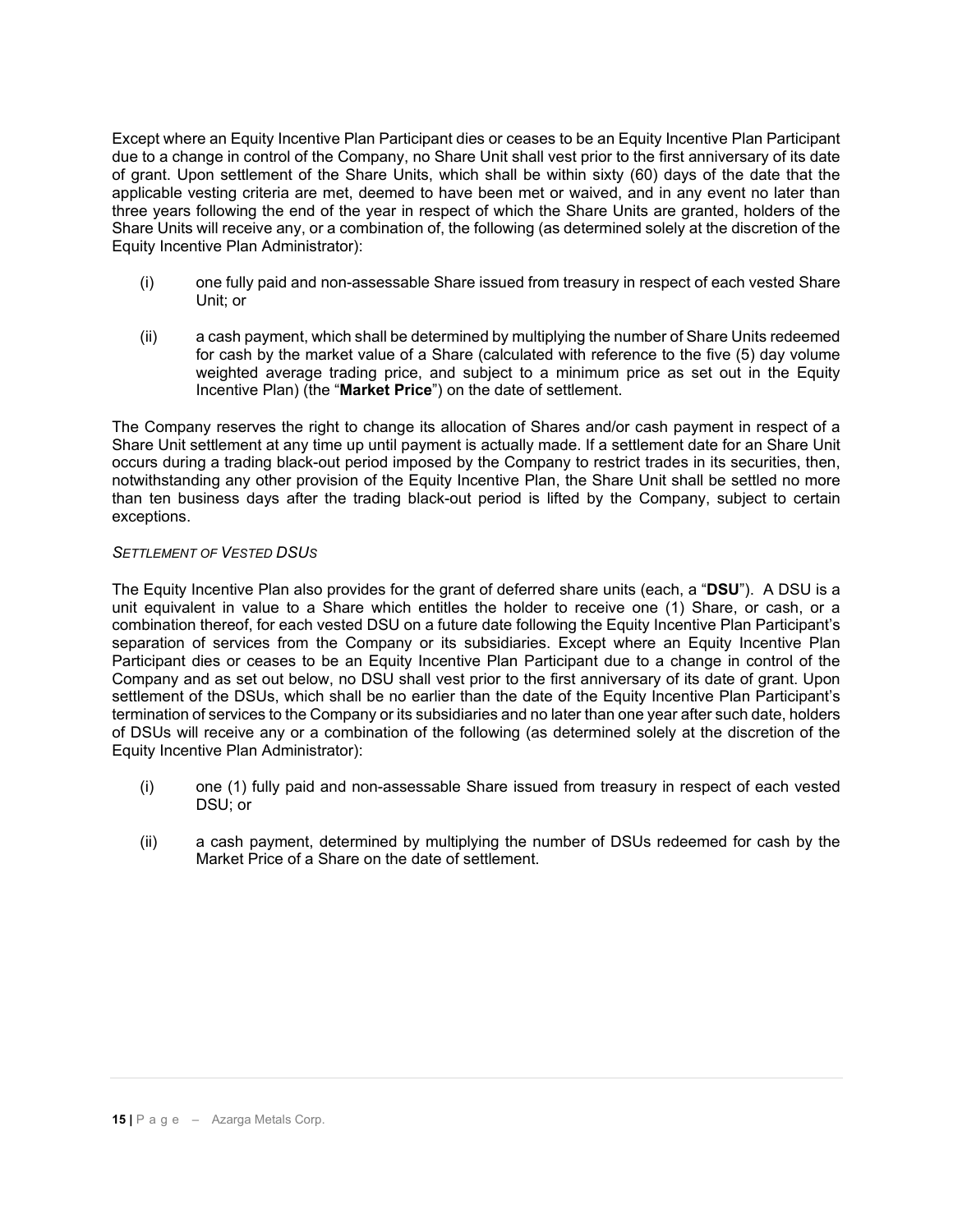In addition to grants made by the Equity Incentive Plan Administrator to all Equity Incentive Plan Participants, directors of the Company may elect, subject to acceptance by the Company, in whole or in part, of such election, to receive any portion of their director's fees to be payable in DSUs.

The Company reserves the right to change its allocation of Shares and/or cash payment in respect of a DSU settlement at any time up until payment is actually made. If a settlement date for a DSU occurs during a trading black-out period imposed by the Company to restrict trades in its securities, then, notwithstanding any other provision of the Equity Incentive Plan, the DSU shall be settled no more than ten (10) business days after the trading black-out period is lifted by the Company, subject to certain exceptions.

#### *TERMINATION OF EMPLOYMENT OR SERVICES AND CHANGE IN CONTROL*

| The following describes the<br>impact of certain events that<br>may, unless otherwise<br>determined by the Equity<br>Incentive Plan Administrator or<br>as set forth in an Award<br>Agreement, lead to the early<br>expiry of Awards granted under<br>the Equity Incentive Plan.<br>Termination by the Company<br>for cause: | Forfeiture of all unvested Awards. The Plan Administrator may<br>determine that all vested Awards shall be forfeited, failing which<br>all vested Awards shall be settled in accordance with the Equity<br>Incentive Plan.                                                      |
|------------------------------------------------------------------------------------------------------------------------------------------------------------------------------------------------------------------------------------------------------------------------------------------------------------------------------|---------------------------------------------------------------------------------------------------------------------------------------------------------------------------------------------------------------------------------------------------------------------------------|
| Voluntary resignation of an<br><b>Equity Incentive Plan</b><br>Participant:                                                                                                                                                                                                                                                  | Forfeiture of all unvested Awards. Settlement of all vested<br>Awards in accordance with the Equity Incentive Plan.                                                                                                                                                             |
| Termination by the Company<br>other than for cause:                                                                                                                                                                                                                                                                          | Acceleration of vesting of a portion of unvested Awards in<br>accordance with a prescribed formula as set out in the Equity<br>Incentive Plan. Forfeiture of the remaining unvested Awards.<br>Settlement of all vested Awards in accordance with the Equity<br>Incentive Plan. |
| Death or disability of an Equity<br>Incentive Plan Participant:                                                                                                                                                                                                                                                              | Acceleration of vesting of all unvested Awards. Settlement of all<br>vested Awards in accordance with the Equity Incentive Plan.                                                                                                                                                |
| Termination<br>voluntary<br>or<br>resignation for good reason<br>within twelve (12) months of a<br>change in control:                                                                                                                                                                                                        | Acceleration of vesting of all unvested Awards. Settlement of all<br>vested Awards in accordance with the Equity Incentive Plan.                                                                                                                                                |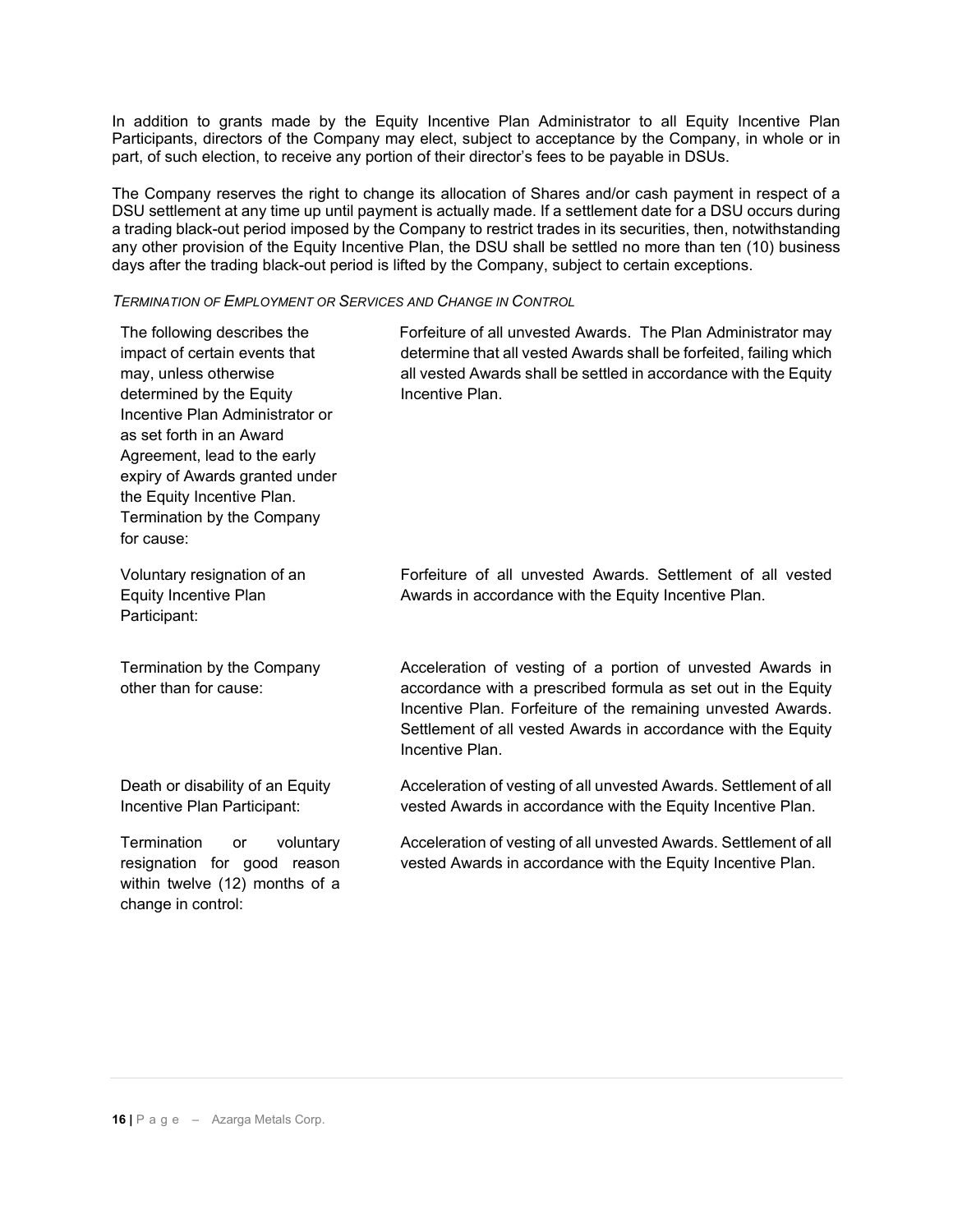Any Awards granted to an Equity Incentive Plan Participant under the Equity Incentive Plan shall terminate at a date no later than twelve (12) months from the date such Equity Incentive Plan Participant ceases to be an Equity Incentive Plan Participant.

In the event of a triggering event, which includes a change in control, dissolution or winding-up of the Company, a material alteration of the capital structure of the Company and a disposition of substantially all of the Company's assets, the Plan Administrator may, without the consent of the Equity Incentive Plan Participant, cause all or a portion of the Awards granted to terminate upon the occurrence of such event, subject to any necessary approvals.

### *AMENDMENT OR TERMINATION OF THE EQUITY INCENTIVE PLAN*

Subject to the approval of the Exchange, where required, the Equity Plan Administrator may from time to time, without notice to or approval of the Equity Incentive Plan Participants or Shareholders, terminate the Equity Incentive Plan. Amendments made to the Equity Incentive Plan shall require regulatory and Shareholder approval, except for amendments to: (i) fix typographical errors; and (ii) clarify existing provisions of the Equity Incentive Plan and which do not have the effect of altering the scope, nature and intent of such provisions.

### *COMPANY EQUITY INCENTIVE PLAN RESOLUTION*

At the Meeting, the Shareholders of the Company will be asked to consider and approve an ordinary resolution, in substantially the following form, in order to approve the Equity Incentive Plan, which resolution requires approval of greater than 50% of the votes cast by the Shareholders who, being entitled to do so, vote, in person or by proxy, on the ordinary resolution at the Meeting:

### "BE IT RESOLVED, AS AN ORDINARY RESOLUTION, THAT:

- (a) subject to final acceptance of the Exchange, the Company's Equity Incentive Plan (the "**Equity Incentive Plan**"), substantially in the form attached as Appendix "C" to the management information circular of Azarga Metals Corp. (the "**Company**") dated June 3, 2022, is hereby approved;
- (b) the directors of the Company or any committee of the board of directors of the Company are hereby authorized to grant restricted share units ("**RSUs**"), performance share units ("**PSUs**") and deferred share units ("**DSUs**") pursuant to the Equity Incentive Plan to those eligible to receive RSUs, PSUs and DSUs thereunder;
- (c) any one director or officer of the Company is hereby authorized to execute and deliver on behalf of the Company all such documents and instruments and to do all such other acts and things as in such director's opinion may be necessary to give effect to the matters contemplated by these resolutions; and
- (d) notwithstanding that this resolution be passed by the shareholders of the Company, the adoption of the proposed Equity Incentive Plan is conditional upon receipt of final approval of the Exchange, and the directors of the Company are hereby authorized and empowered to revoke this resolution, without any further approval of the shareholders of the Company, at any time if such revocation is considered necessary or desirable to the directors."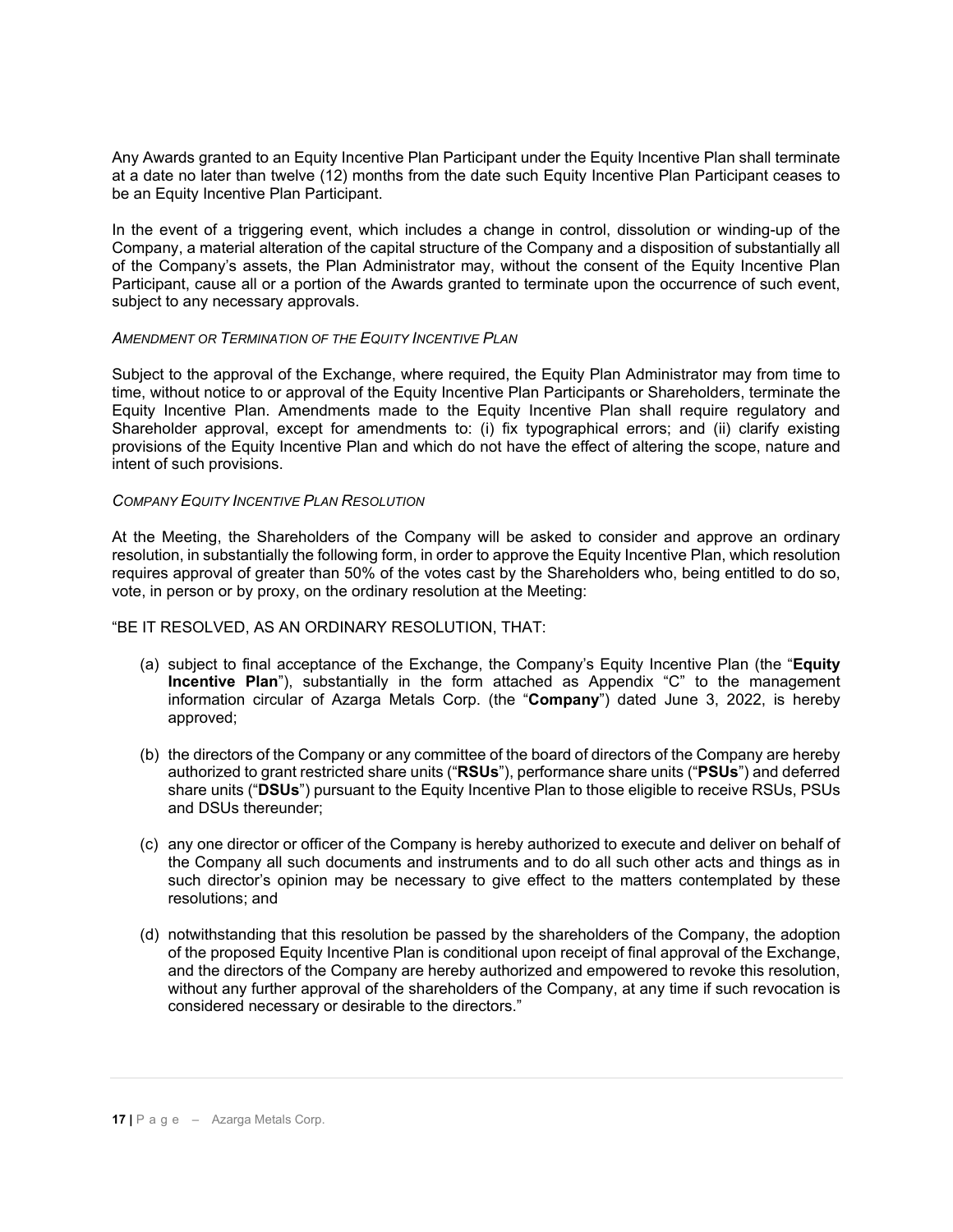#### *RECOMMENDATION OF THE BOARD*

The Board has determined that the Equity Incentive Plan is in the best interests of the Company and the Shareholders and unanimously recommends that the Shareholders vote in favour of approving the Equity Incentive Plan. **In the absence of any contrary directions, it is the intention of management to vote proxies in the accompanying form FOR the foregoing resolution.**

The Board reserves the right to amend any terms of the Equity Incentive Plan or not to proceed with the Equity Incentive Plan at any time prior to the Meeting if the Board determines that it would be in the best interests of the Company and the Shareholders and to do so in light of any subsequent event or development occurring after the date of the Information Circular.

# **PART 4 - EXECUTIVE COMPENSATION**

Azarga Metals statement of executive compensation for the year ended September 30, 2021, a copy of which was filed on Azarga Metals profile on SEDAR on March 22, 2022, is incorporated by reference in this Information Circular. A copy of Azarga Metals statement of executive compensation for the year ended September 30, 2021, may also be obtained from Azarga Metals, free of charge, by writing to Ben Meyer, Assistant Corporate Secretary of the Company, at [ben@gocs.ca.](mailto:ben@gocs.ca)

# **PART 5 – SECURITIES AUTHORIZED FOR ISSUANCE UNDER EQUITY COMPENSATION PLANS**

The following table sets forth information in respect of securities authorized for issuance under the Company's equity compensation plans as at September 30, 2021.

| <b>Plan Category</b>                                         | Number of<br>securities to be<br>issued on exercise | Weighted-average<br>exercise price of<br>outstanding securities | <b>Number of securities</b><br>available for future issuance |
|--------------------------------------------------------------|-----------------------------------------------------|-----------------------------------------------------------------|--------------------------------------------------------------|
| Equity compensation plans<br>approved by shareholders (1)    | 11,935,000                                          | \$0.09                                                          | 1,115,391                                                    |
| Equity compensation plans<br>not approved by<br>shareholders | Nil                                                 | Nil                                                             | Nil                                                          |
| Total                                                        | 11,935,000                                          | \$0.09                                                          | 1,115,391                                                    |

### $\overline{\phantom{a}}$ **Notes:**

(1) The Stock Option Plan is detailed under the heading Part 3, Item  $4 -$  "Approval of the 2022 Stock Option Plan"

### **PART 6 – AUDIT COMMITTEE DISCLOSURE**

#### **CHARTER OF THE AUDIT COMMITTEE**

The Audit Committee has a charter that sets out its mandate and responsibilities. A copy of the charter is attached to this Information Circular as Appendix "A"'.

### **COMPOSITION OF THE AUDIT COMMITTEE**

The Audit Committee members were Blake Steele, Alexander Molyneux and Vladimir Pakhomov until September 26, 2021, when Mr. Molyneux resigned as a director and a member of the Audit Committee.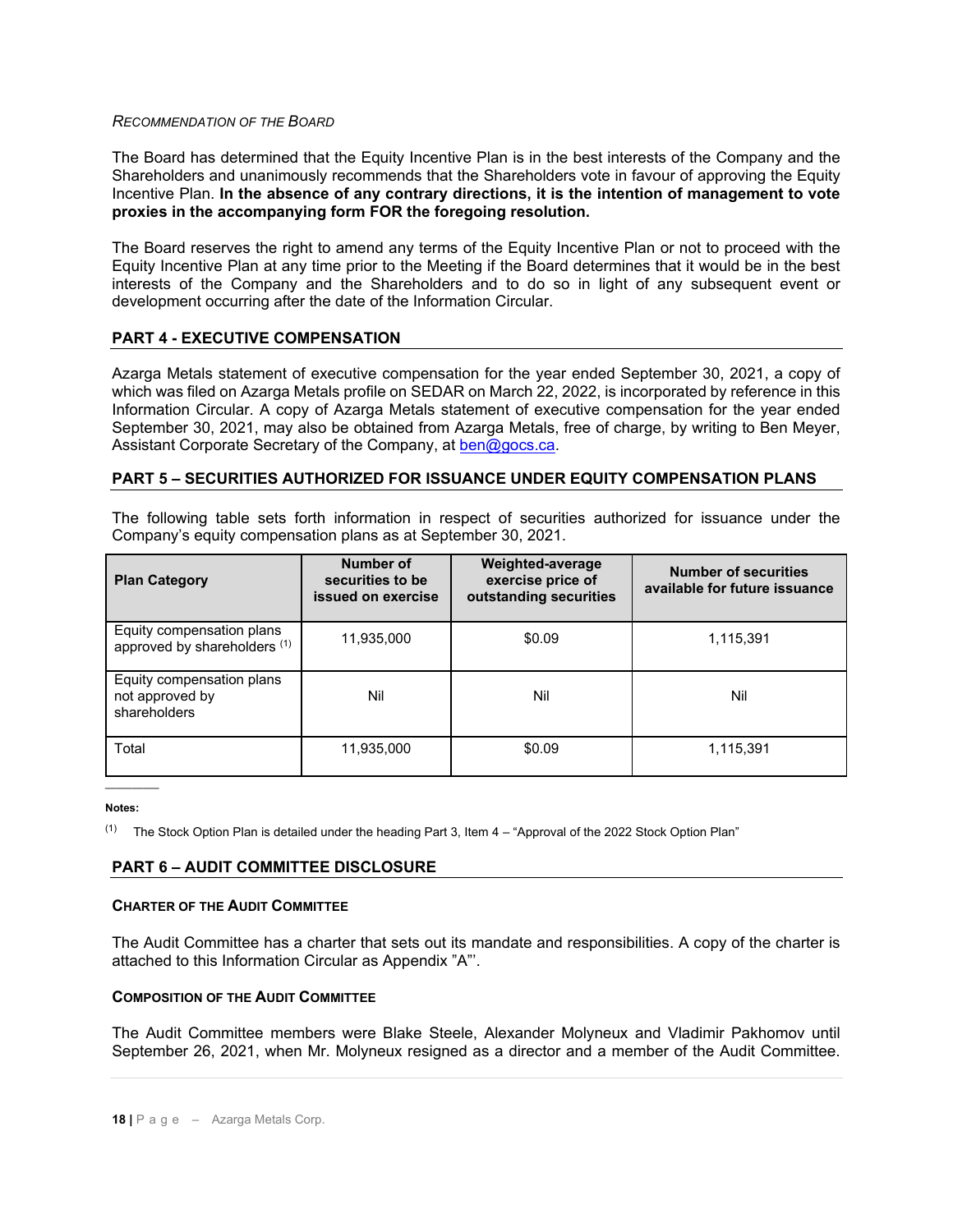From January 5, 2022, the Audit Committee members were Blake Steele, Vladimir Pakhomov and Gordon Tainton who reviewed the audited financial statements for the fiscal year ended September 30, 2021. On April 21, 2022, Vladimir Pakhomov resigned as a director and member of the Audit Committee. From April 21, 2022 to the Meeting Record Date, the members of the Audit Committee are Blake Steele and Gordon Tainton. All members of this Audit Committee are financially literate, having the ability to read and understand financial statements that present a breadth and level of complexity of the issues that can reasonably be expected to be raised by the Company's financial statements. Blake Steele is considered independent and Gordon Tainton, by virtue of his position as President and Chief Executive Officer of the Company, is not considered independent. "Independent" and "financially literate" have the meaning used in NI 52-110.

# **RELEVANT EDUCATION AND EXPERIENCE**

Each of the members of the Audit Committee are financially literate and certain members are independent. Mr. Steele, the Chair of the Audit Committee is a financial expert. The relevant education and experience of such members is as follows:

**BLAKE STEELE** - Mr. Steele has approximately twelve (12) years of experience in minerals industry management including financial management roles and as a public company President and CEO and CFO. Mr. Steele is an independent director of publicly traded mineral companies and was formerly the President and CEO of Azarga Uranium Corp. Mr. Steele began his career with Deloitte & Touche, where he worked in both the audit and financial advisory practices. Mr. Steele graduated from the University of British Columbia with a Bachelor of Commerce degree. Mr. Steele is a Chartered Professional Accountant and Chartered Business Valuator in Canada.

*GORDON TAINTON* - Mr. Tainton is an experienced, successful business leader who, since the early 2000's has held senior management and board positions in both public and private companies within the mining and extractive industries as well as physical commodity marketing. His project experience includes involvement with studies and development plans, trading, logistics, off-take agreements and project financing, and he has significant experience in project generation in the junior mining sector. Mr. Tainton holds a BA from Simon Fraser University.

### **RELIANCE ON CERTAIN EXEMPTIONS**

• In providing Audit Committee disclosure in this information circular, the Company is relying exemptions in NI 52-110.

### **AUDIT COMMITTEE OVERSIGHT**

At no time was a recommendation of the Audit Committee to nominate or compensate an external auditor not adopted by the Board of Directors.

# **PRE-APPROVAL POLICIES AND PROCEDURES**

The Charter of the Audit Committee provides that the Audit Committee is required to pre-approve the retention of the independent auditor for any non-audit service and the fee for such service. The Committee may satisfy the pre-approval requirement if:

(a) the aggregate amount of all the non-audit services that were not pre-approved constitutes no more than five (5) per cent of the total amount of revenues paid by the Company to its independent auditors during the fiscal year in which the services are provided;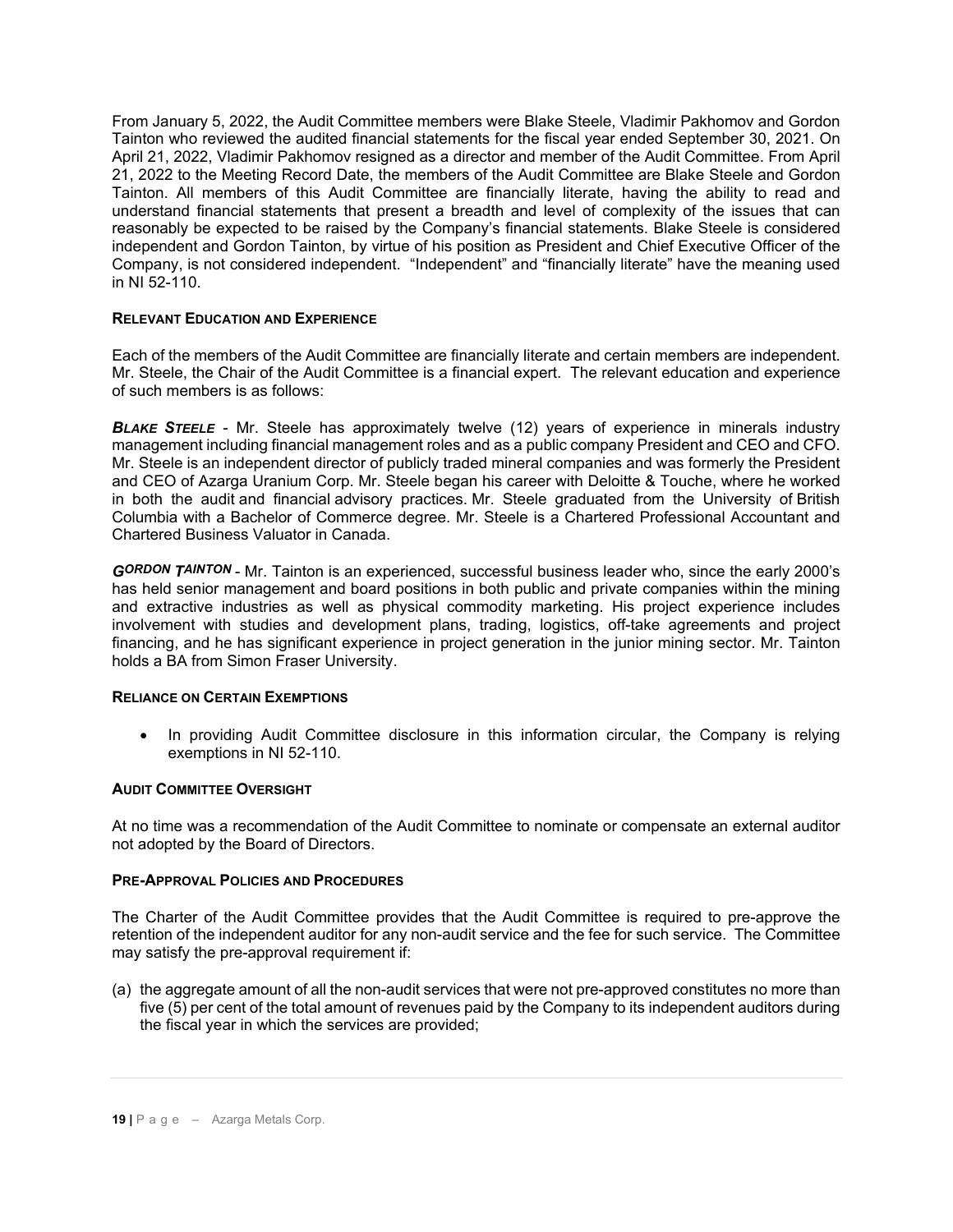- (b) the services were not recognized by the Company at the time of the engagement to be non-audit services; and
- (c) the services are promptly brought to the attention of the Committee and are approved, prior to the completion of the audit, by the Committee or by one or more members of the Committee to whom authority to grant such approvals has been delegated by the Committee.

The Committee may delegate to one or more independent members the authority to pre-approve non-audit services provided that the pre-approval of non-audit services by any member to whom authority has been delegated must be presented to the full Committee at its first scheduled meeting following such preapproval.

#### **EXTERNAL AUDITOR SERVICE FEES**

Except as noted, all dollar amounts herein are in Canadian dollars. Fees, for professional services rendered by Davidson & Company LLP to the Company were:

|                               | <b>Fiscal Year Ended</b><br><b>September 30, 2021</b> | <b>Fiscal Year Ended</b><br><b>September 30, 2020</b> |
|-------------------------------|-------------------------------------------------------|-------------------------------------------------------|
| Audit Fees <sup>[1]</sup>     | 40.000                                                | 40.000                                                |
| <b>Audit Related Fees [2]</b> | Nil                                                   | Nil                                                   |
| Tax Fees <sup>[3]</sup>       | 8.000                                                 | 4.500                                                 |
| All other Fees <sup>[4]</sup> | Nil                                                   | Nil                                                   |

**Notes:**

 $\overline{\phantom{a}}$ 

- $(1)$  "Audit Fees" represent the fees for the audit of the Company's consolidated financial statements for the fiscal year ended September 30, 2021, and September 30, 2020.
- $(2)$  "Audit Related Fees" represent the fees for the review of the Company's interim consolidated financial statements and services normally provided by the accountant in connection with the Company's interim statutory and regulatory filings.
- $(3)$  "Tax Fees" represent the fees for tax services consisting of tax compliance and tax planning and advice.
- $<sup>(4)</sup>$  "All Other Fees" represent the fees for products and services not disclosed in (2), (3) or (4) above.</sup>

### **PART 7 - CORPORATE GOVERNANCE DISCLOSURE**

The following is a summary of Azarga Metals' approach to Corporate Governance Disclosure (Venture Issuers)

#### **BOARD OF DIRECTORS**

The Board supervises the CEO and the CFO. The CEO and CFO are required to act in accordance with the scope of authority provided to them by the Board.

The Company has determined that out of the existing two (2) members of the Board, Blake Steele is independent and Gordon Tainton being the President and CEO of the Company is non-independent as defined by NI 52-110.

#### **DIRECTORSHIPS**

Certain of the directors and nominees of the Company are also directors of other reporting issuers (or equivalent) in a jurisdiction or a foreign jurisdiction as follows: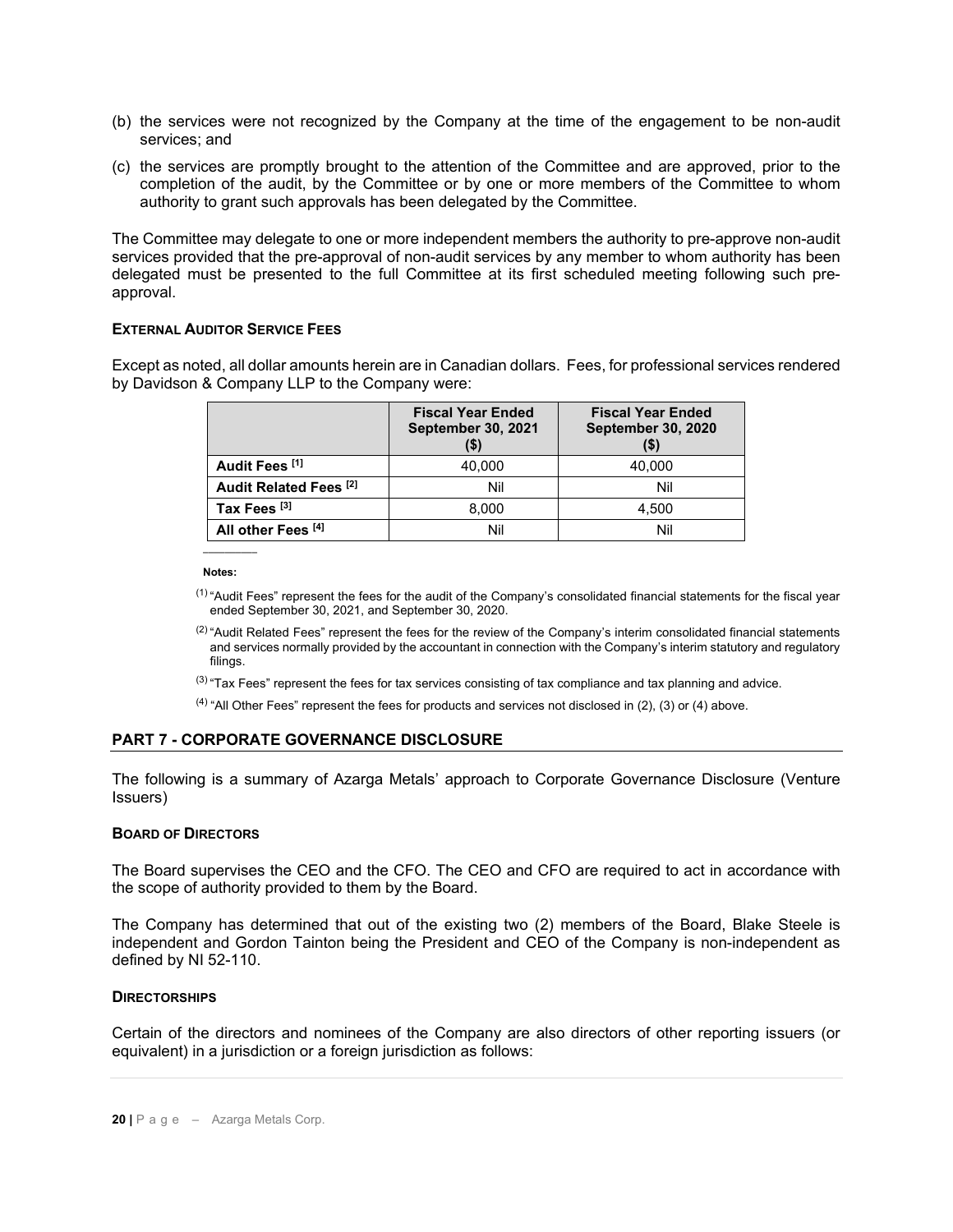| <b>Name of Director</b> | Directorships (other reporting issuer or<br>equivalent in a foreign jurisdiction) |
|-------------------------|-----------------------------------------------------------------------------------|
| <b>Blake Steele</b>     | Clover Leaf Capital Corp.<br>Gold Mountain Mining Corp.<br>Kaizen Discovery Inc.  |
| Doris Meyer             | Clover Leaf Capital Corp.<br>Sun Peak Metals Corp.                                |

### **ORIENTATION AND CONTINUING EDUCATION**

The Board does not have a formal process for the orientation of new Board members. Orientation is done on an informal basis. New Board members are provided with such information as is considered necessary to ensure that they are familiar with the Company's business and understand the responsibilities of the Board.

The Board does not have a formal program for the continuing education of its directors. The Company expects its directors to pursue such continuing education opportunities as may be required to ensure that they maintain the skill and knowledge necessary to fulfill their duties as members of the Board. Directors can consult with the Company's professional advisors regarding their duties and responsibilities, as well as recent developments relevant to the Company and the Board.

#### **ETHICAL BUSINESS CONDUCT**

As a responsible business and corporate citizen, The Company is committed to conducting its affairs with integrity, honesty, fairness and professionalism. In order to encourage and promote a culture of ethical business conduct, the Board has adopted a Code of Business Conduct and Ethics (the "**Code**"), which all employees, officers and directors are expected to meet in the performance of their responsibilities. The Code provides a framework for ethical behaviour based on The Company's mandate, and on applicable laws and regulations.

The Board monitors compliance with the Code. Each director, officer and employee of the Company is provided with a copy of the Code and is required to periodically review the Code and sign an acknowledgement in the form of a Statement of Compliance.

The Code applies at all levels of the organization, from major decisions to day-to-day transactions. The Code delineates the standards governing the relations between The Company and shareholders, customers, suppliers and competitors respectively. Within this framework, employees, directors and officers are expected to exercise good judgment and be accountable for their actions.

The Board receives reports on compliance with the Code. The Board has not granted any waiver of the Code in favour of any directors, officers or employees since the Code was adopted by the Board. Accordingly, no material change report has been required or filed.

From time to time, matters may be put before the Board where a member has a conflict of interest. When such matters arise, that director declares themself as having a conflict of interest and will abstain from participating in the discussions and any vote on that matter. Transactions and agreements in respect of which a director or executive officer has a material interest must be reviewed and approved by the Board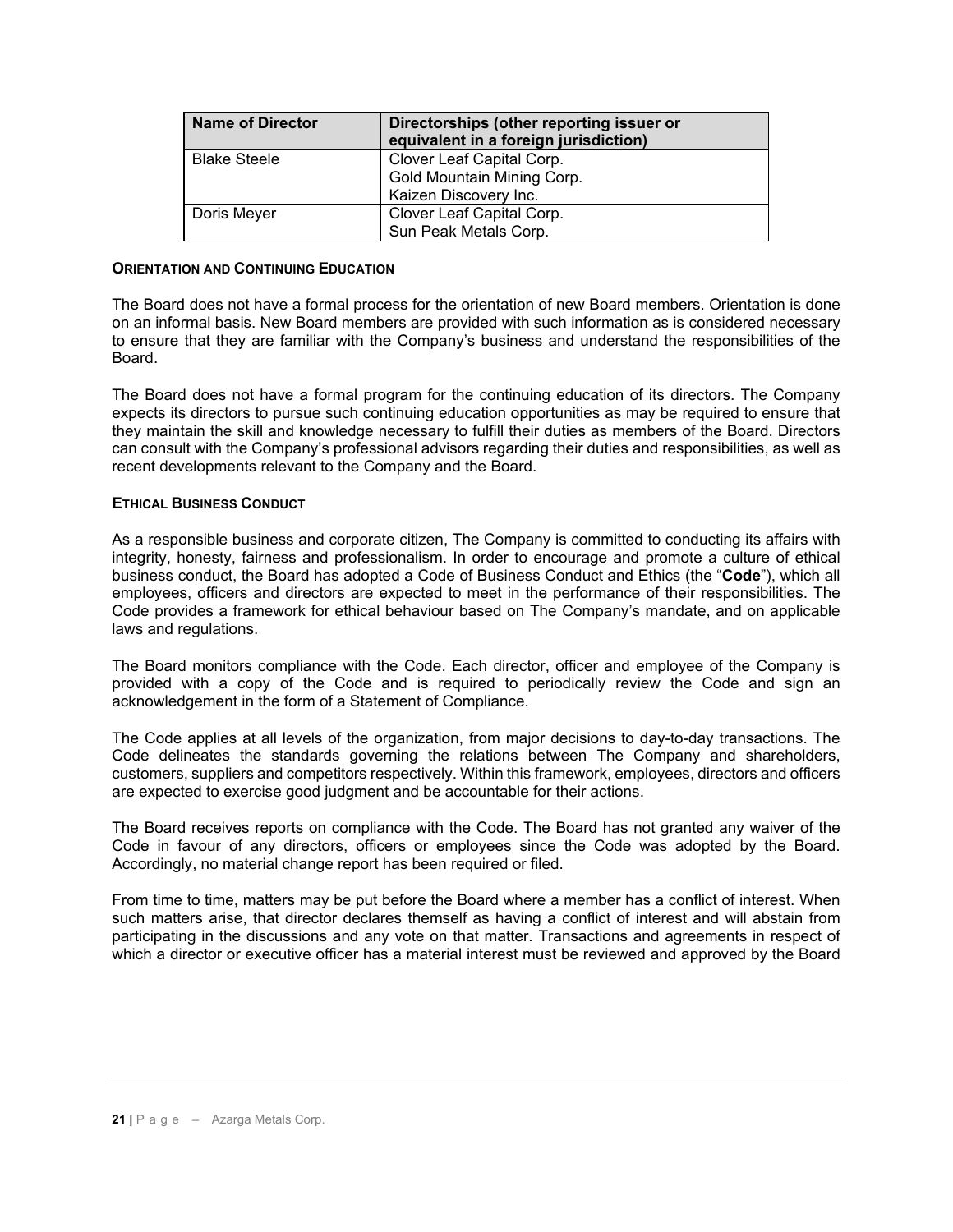in accordance with the Code. Since the beginning of the Company's most recently completed financial year, there has been no such transaction.

A copy of the Code can be obtained upon request to the Corporate Secretary of The Company, at its office at 15782 Marine Drive, Unit 1, White Rock, B.C. V4B 1E6 or on the Company's web site at [www.azargametals.com.](http://www.azargametals.com/)

#### **NOMINATION OF DIRECTORS**

The identification of potential candidates for nomination as directors of the Company is primarily done by theCEO, but all directors are encouraged to participate in the identification and recruitment of new directors. Potential candidates are primarily identified through referrals by business contacts.

#### **COMPENSATION**

The quantity and quality of the Board compensation is reviewed on an annual basis. At this time, the Company does not believe its size and limited scope of operations requires a formal compensation committee.

#### **OTHER BOARD COMMITTEES**

The Board does not have any standing committees other than the Audit Committee.

#### **ASSESSMENTS**

The Board is collectively responsible for assessing the effectiveness of the Board as a whole, the committees of the Board and the contribution of individual directors as it relates to the Board's mandate and the Company's goals.

The Board is also responsible for the examination of the size of the Board with a view to determining the impact of the number upon effectiveness and to undertake where appropriate, a program to reduce or enlarge the number of directors to a number which facilitates more effective decision-making.

### **PART 8 – OTHER INFORMATION**

#### **INDEBTEDNESS OF DIRECTORS, EXECUTIVE OFFICERS AND SENIOR OFFICERS**

No individual who is, or at any time during the fiscal year ended September 30, 2021, was, a director or proposed nominee for election as a director of the Company, an executive officer or senior officer and no associate or affiliate of any such person, is indebted to the Company or to another entity where such indebtedness is the subject of a guarantee, support agreement, letter of credit or other similar arrangement or understanding provided by the Company or any of its subsidiaries, except for routine indebtedness**.**

#### **INTEREST OF INFORMED PERSONS IN MATERIAL TRANSACTIONS**

Other than as disclosed in this Information Circular no Informed Person of the Company, nominee for director, or any associate or affiliate of an insider or nominee, had any material interest, direct or indirect,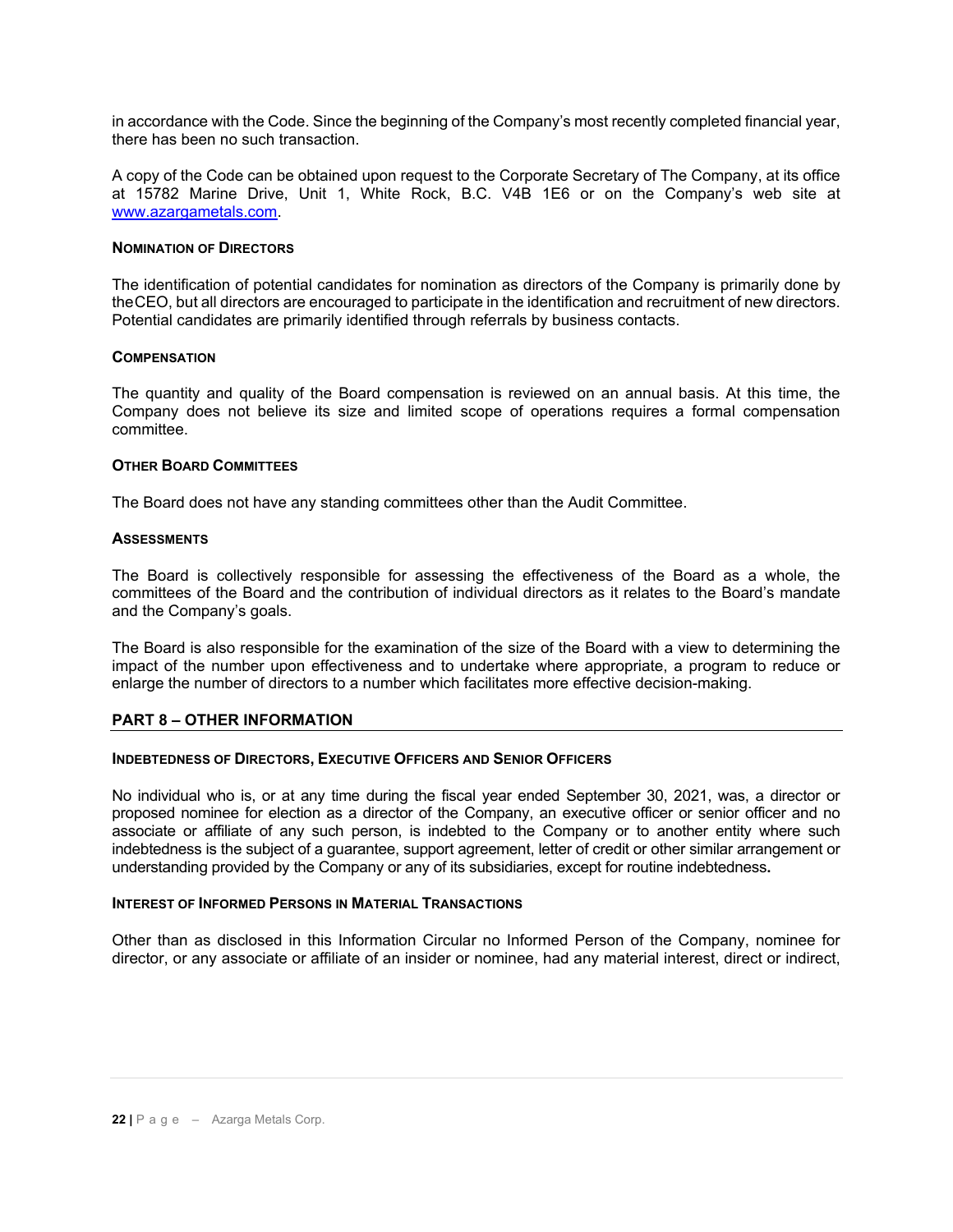in any transaction or any proposed transaction which has materially affected or would materially affect the Company or any of its subsidiaries.

#### **MANAGEMENT CONTRACTS**

The management functions of the Company and its subsidiaries are not performed to any substantial degree by any person or company other than the directors and officers of the Company or its subsidiaries.

#### **INTEREST OF CERTAIN PERSONS IN MATTERS TO BE ACTED UPON**

Other than as disclosed in this Information Circular, no Person has any material interest, direct or indirect, by way of beneficial ownership of securities or otherwise, in matters to be acted upon at the Meeting. For the purpose of this paragraph, "Person" shall include each person: (a) who has been a director, senior officer or insider of the Company at any time since the commencement of the Company's last fiscal year; (b) who is a proposed nominee for election as a director of the Company; or (c) who is an associate or affiliate of a person included in subparagraphs (a) or (b).

#### **RESTRICTED SECURITIES**

There are no actions to be taken by the Company that would involve a transaction that would have the effect of converting or subdividing, in whole or in part, existing securities into restricted securities, or creating new restricted securities.

#### **OTHER BUSINESS**

It is not known that any other matters will come before the Meeting other than as set forth above and in the Notice of Meeting, but if such should occur the persons named in the accompanying form of proxy intend to vote on them in accordance with their best judgment, exercising discretionary authority with respect to amendments or variations of matters identified in the Notice of Meeting and other matters which may properly come before the meeting or any adjournment thereof.

#### **ADDITIONAL INFORMATION**

You may obtain additional financial information about Azarga Metals in our Financial Statements and Management's Discussion and Analysis for the fiscal year ended September 30, 2021, by completing the enclosed Financial Statement Request Form, which is being mailed with this Information Circular. Copies may be obtained without charge upon request at Unit 1 – 15782 Marine Drive, White Rock, B.C. Canada V4B 1E6 - telephone +1 (604) 536-2711; facsimile +1 (604) 536-2788. You may also access our disclosure documents through the Internet on the Canadian System for Electronic Document Analysis and Retrieval (SEDAR) at [www.sedar.com](http://www.sedar.com/) or the Company's website at [www.azargametals.com.](http://www.azargametals.com/)

#### **BOARD APPROVAL**

The contents of this Information Circular have been approved, and its mailing has been authorized by the Directors of the Company.

Dated at Vancouver, British Columbia, this 3<sup>rd</sup> day of June 2022.

#### **ON BEHALF OF THE BOARD,**

*"Gordon Tainton"* 

### **President, Chief Executive Officer and Director**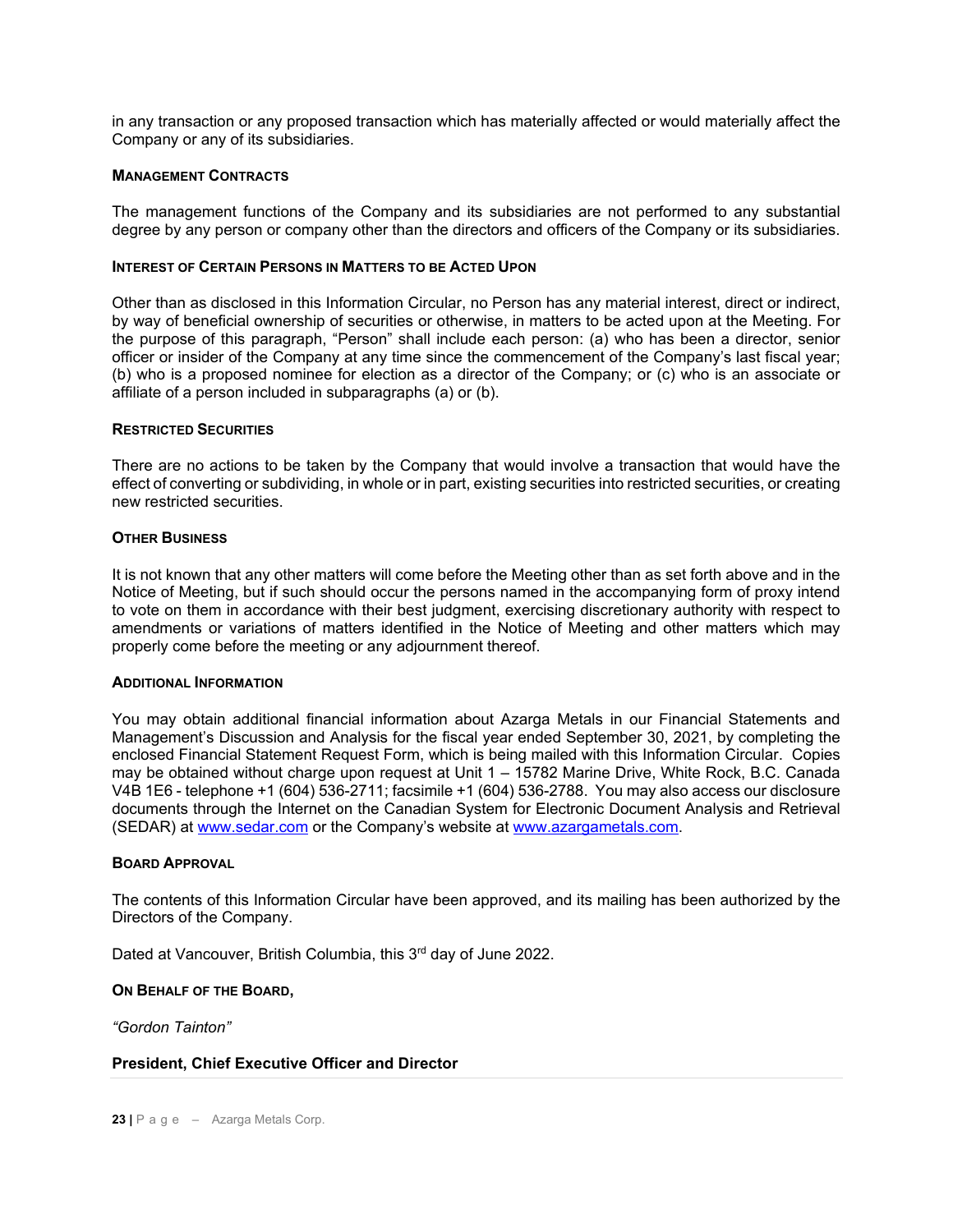# **APPENDIX A – AUDIT COMMITTEE TERMS OF REFERENCE**

### **PURPOSE**

The overall purpose of the Audit Committee (the "**Committee**") is to ensure that: (i) the Company's management has designed and implemented an effective system of internal financial controls, (ii) to review and report on the integrity of the consolidated financial statements of the Company, (iii) to review the Company's compliance with regulatory and statutory requirements as they relate to financial statements, taxation matters and disclosure of material facts, and (iv) to monitor and oversee the independent auditors' qualifications, independence and activities.

The responsibilities of a member of the Committee are in addition to such member's duties as a director. Nothing in these Terms of Reference, however, is intended to or does confer on any member a higher standard of care or diligence than that which applies to the directors as a whole.

The Committee does not plan or perform audits or warrant the accuracy or completeness of the Company's financial statements or financial disclosure or compliance with generally accepted accounting principles as these are the responsibility of management.

### **COMPOSITION, PROCEDURES AND ORGANIZATION**

- 1. The Board of Directors of the Company (the "**Board**"), at its organizational meeting held in conjunction with each annual general meeting of the shareholders, shall appoint the members and the Chair of the Committee for the ensuing year. The Board may at any time remove or replace any member of the Committee and may fill any vacancy in the Committee.
- 2. The Committee shall consist of at least three members of the Board all of whom shall be independent as determined in accordance with applicable securities laws, rules, regulations and guidelines ("**Securities Laws**"). In particular, each member of the Committee must be independent of management and free from any interest, business or other relationship which could, or could reasonably be perceived to, materially interfere with the member's ability to act in the best interests of the Company.
- 3. All Committee members shall be financially literate. For this purpose, financial literacy shall mean the ability of a member to read and understand a set of financial statements that present a breadth and level of accounting issues that are generally comparable to the breadth and complexity of the issues that can reasonably be expected to be raised by the Company's financial statements. At least one member should have accounting or related financial expertise and should be able to analyze and interpret a full set of financial statements, including notes, in accordance with generally accepted accounting principles.
- 4. If the Chair is not present at any meeting of the Committee, one of the other members of the Committee present at the meeting shall be chosen by the Committee to preside at the meeting.
- 5. The Secretary of the Company shall be the secretary of the Committee, unless otherwise determined by the Committee.
- 6. The Committee shall meet at least four times annually on such dates and at such locations as may be determined by the Chair of the Committee and may also meet at any other time or times on the call of the Chair of the Committee, the Chief Executive Officer, the Chief Financial Officer, the independent auditors or any two of the other members.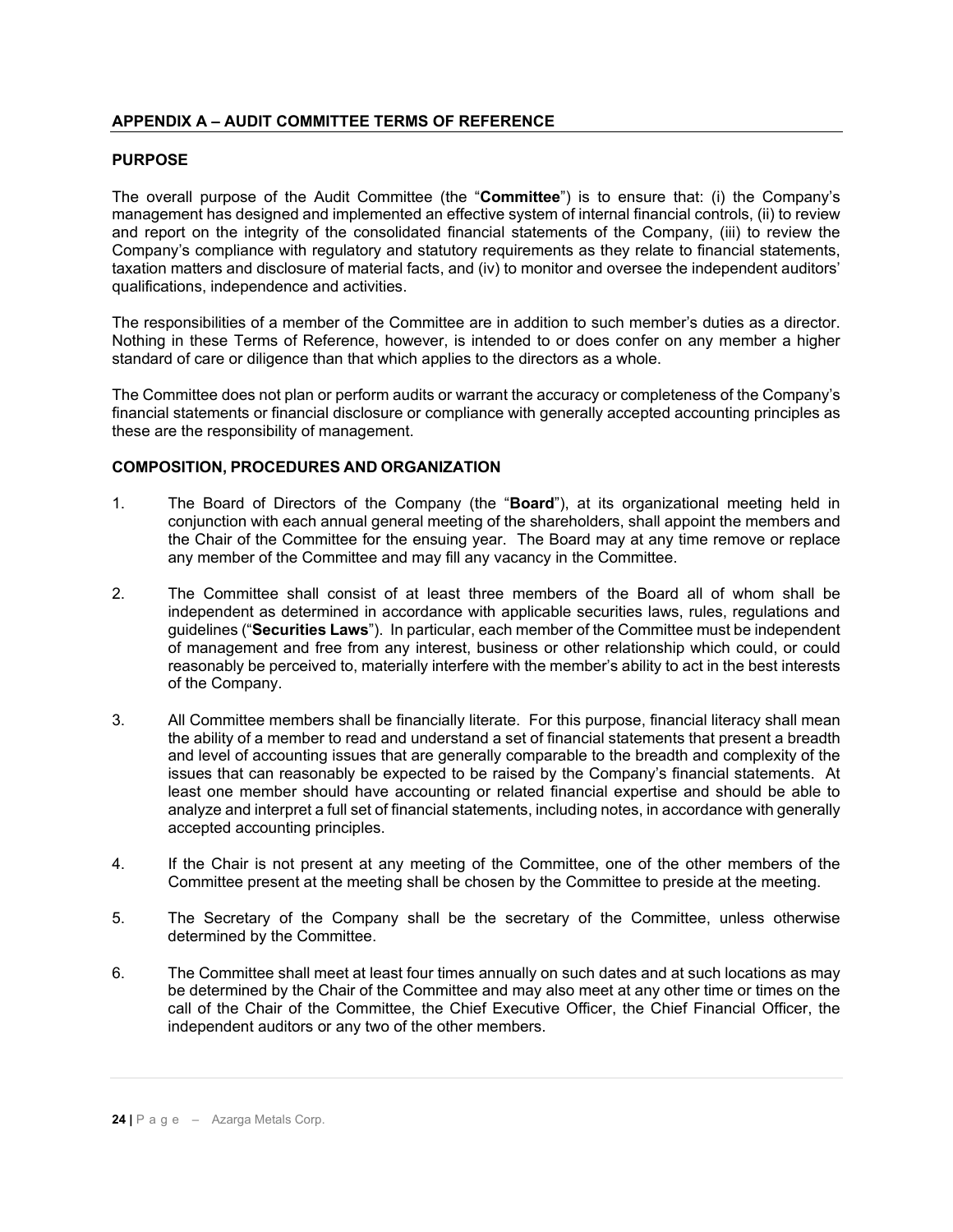- 7. The Committee will also meet at least quarterly with the independent auditors without management present to discuss any matters that the Committee believes should be discussed in an in-camera session.
- 8. The quorum for meetings shall be a majority of the members of the Committee, present in person or by telephone or other telecommunication device that permits all persons participating in the meeting to speak and to hear each other.
- 9. Any two (2) Directors may request the Chair to call a meeting of the Committee and may attend at such meeting or inform the Committee of a specific matter of concern to such Directors, and may participate in such meeting to the extent permitted by the Chair of the Committee.
- 10. Notice of the time and place of every meeting shall be given in writing or by e-mail or facsimile communication to each member of the Committee at least twenty-four (24) hours prior to the time fixed for such meeting; provided, however, that a member may in any manner waive a notice of a meeting and attendance of a member at a meeting is a waiver of notice of the meeting, except where a member attends a meeting for the express purpose of objecting to the transaction of any business on the grounds that the meeting is not lawfully called.
- 11. The Chief Financial Officer shall develop and set the Committee's agenda, in consultation with the Chair and other members of management. The agenda and information concerning the business to be conducted at each Committee meeting shall, to the extent practical, be communicated to the members of the Committee sufficiently in advance of each meeting to permit meaningful review and, to the extent possible, at least five (5) days in advance of each meeting.
- 12. At the invitation of the Chair, one (1) or more officers or employees of the Company may, and if required by the Committee shall, attend a meeting of the Committee. The independent auditors shall receive notice of and have the right to attend all meetings of the Committee. The Chief Executive Officer shall be invited to attend all meetings, except executive sessions and private sessions with the independent auditors.
- 13. The Committee shall fix its own procedure at meetings, keep records of its proceedings and report to the Board when the Committee may deem appropriate (but not later than the next meeting of the Board).
- 14. The Committee, when it considers it necessary or advisable, may retain, at the Company's expense, outside consultants or advisors to assist or advise the Committee independently on any matter within its mandate. The Committee shall have the sole authority to retain and terminate any such consultants or advisors or any search firm to be used to identify director candidates, including sole authority to approve the fees and other retention terms for such persons. The Committee shall also have the power to conduct or authorize investigations into any matter within the scope of its authority.
- 15. The independent auditors shall have a direct line of communication to the Committee through the Chair and may bypass management if deemed necessary. The independent auditors shall report to the Committee and are ultimately accountable to the Board and the Committee, as representatives of the shareholders.
- 16. The Committee, through its Chair, may contact directly the independent auditors, and any employee of the Company as it deems necessary.
- 17. In discharging its responsibilities, the Committee shall have full access to all books, records, facilities and personnel of the Company, to the Company's legal counsel and to such other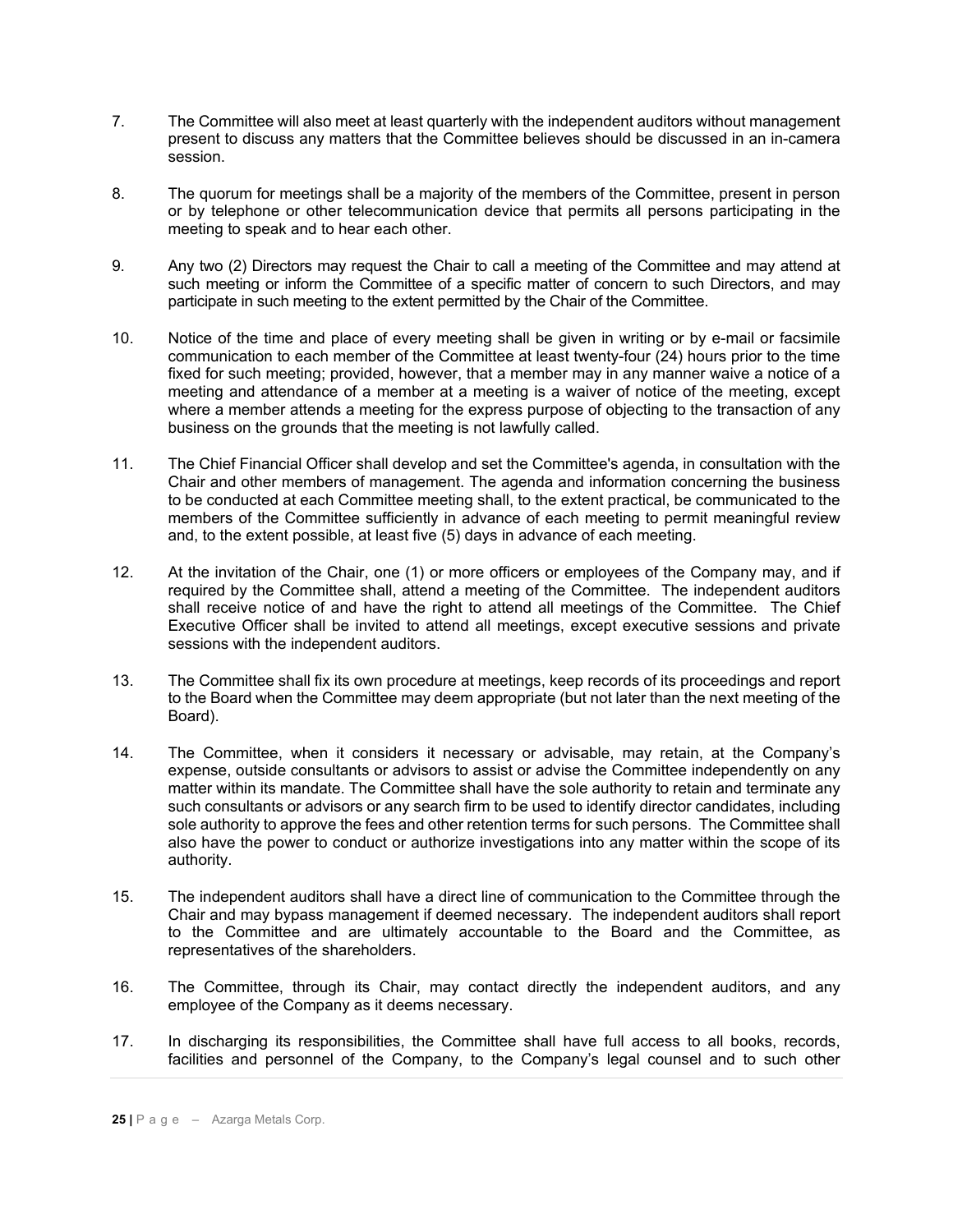information respecting the Company as it considers necessary or advisable in order to perform its duties and responsibilities.

# **ROLES AND RESPONSIBILITIES**

### 1. **Overall Duties and Responsibilities**

The overall duties and responsibilities of the Committee shall be as follows:

- (a) to assist the Board in the discharge of its responsibilities relating to the quality, acceptability and integrity of the Company's accounting principles, reporting practices and internal controls;
- (b) to assist the Board in the discharge of its responsibilities relating to compliance with disclosure requirements under applicable Securities Laws, including approval of the Company's annual and quarterly consolidated financial statements and notes together with the Management's Discussion and Analysis;
- (c) to establish and maintain a direct line of communication with the Company's independent auditors and assess their performance;
- (d) to ensure that the management of the Company has designed, implemented and is maintaining an effective system of internal controls; and
- (e) to report regularly to the Board on the fulfillment of its duties and responsibilities.

### 2. **Independent Auditors**

The independent auditors report to the Committee and the duties and responsibilities of the Committee as they relate to the independent auditors shall be as follows:

- (a) to recommend to the Board a firm of independent auditors to be engaged by the Company;
- (b) to review, at least annually, with the independent auditors their independence from management, including a review of all other significant relationships the auditors may have with the Company and to satisfy itself of the auditors' independence, the experience and the qualifications of the senior members of the independent auditor team and the quality control procedures of the independent auditor.
- (c) to review and approve the fee, scope, staffing and timing of the audit and other related services rendered by the independent auditors;
- (d) to ensure the rotation of the lead audit partner as required by applicable Securities Laws;
- (e) to be responsible for overseeing the work of the independent auditors and reviewing the audit plan prior to the commencement of the audit;
- (f) to review the engagement reports of the independent auditors on unaudited financial statements of the Company and to review with the independent auditors, upon completion of their audit:
	- i) contents of their report;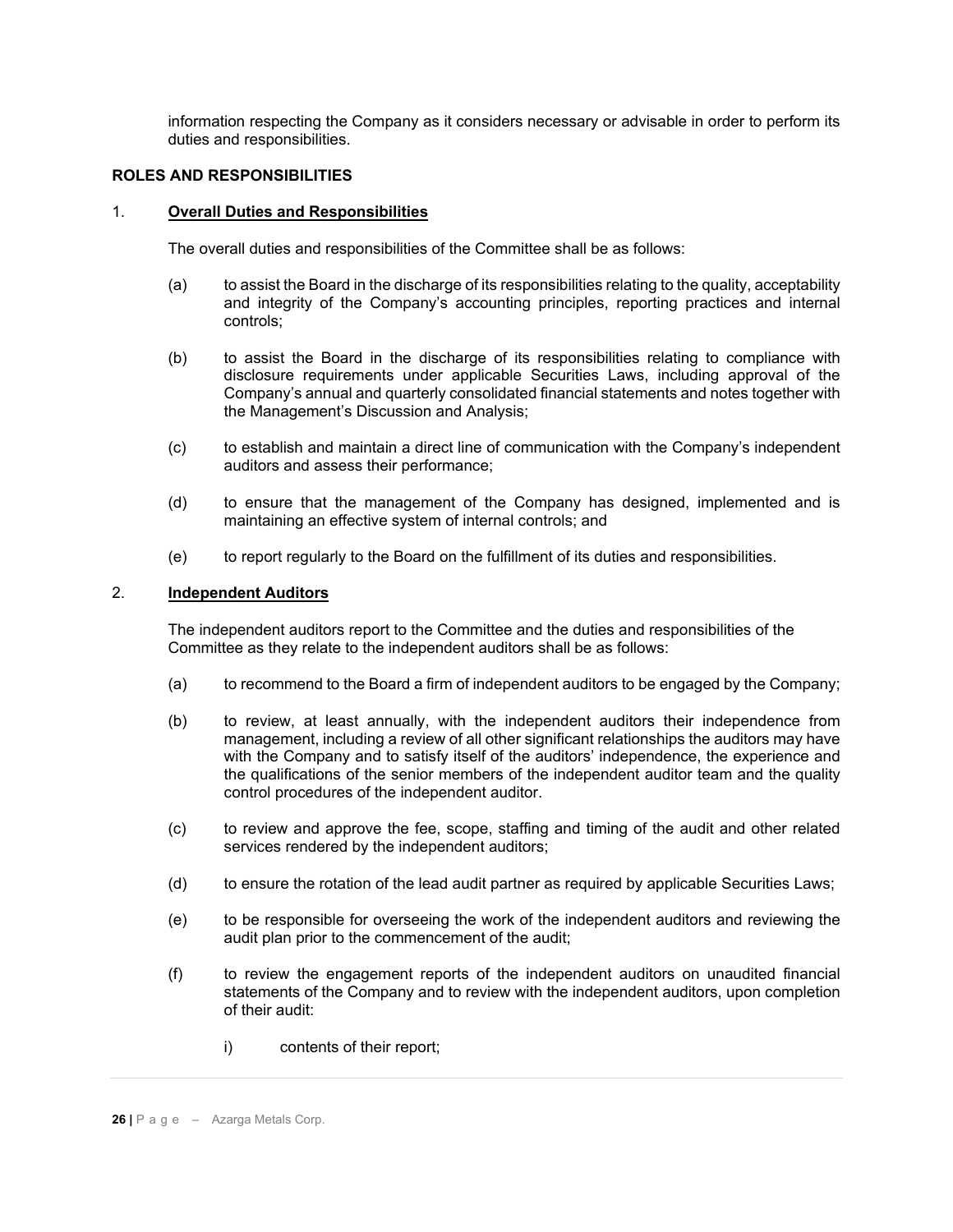- ii) scope and quality of the audit work performed;
- iii) adequacy of the Company's financial and auditing personnel;
- iv) co-operation received from the Company's personnel during the audit;
- v) internal resources used;
- vi) significant transactions outside of the normal business of the Company;
- vii) significant proposed adjustments and recommendations for improving internal accounting controls, accounting principles and management systems;
- viii) the quality, acceptability and integrity of the Company's accounting policies and principles;
- ix) the non-audit services provided by the independent auditors;
- x) the effect of regulatory and accounting initiatives as well as off-balance sheet structures on the Company's financial statements;
- xi) management's response to significant written reports and recommendations from the independent auditors and the extent to which such recommendations have been implemented by management;

and report to the Board in respect of the foregoing;

- (a) to implement structures and procedures to ensure that the Committee meets the independent auditors on a regular basis in the absence of management in order to review the integrity of the Company's financial reporting, adequacy of internal controls over financial reporting and disclosure controls and procedures, any difficulties encountered by the independent auditors in carrying out the audit and to resolve disagreements between the independent auditors and management; and
- (b) to pre-approve the retention of the independent auditor for any non-audit service and the fee for such service.

The Committee may satisfy the pre-approval requirement in subsection 2(g) if:

- i) the aggregate amount of all the non-audit services that were not pre-approved constitutes no more than five per cent of the total amount of revenues paid by the Company to its independent auditors during the fiscal year in which the services are provided;
- ii) the services were not recognized by the Company at the time of the engagement to be non-audit services; and
- iii) the services are promptly brought to the attention of the Committee and are approved, prior to the completion of the audit, by the Committee or by one or more members of the Committee to whom authority to grant such approvals has been delegated by the Committee.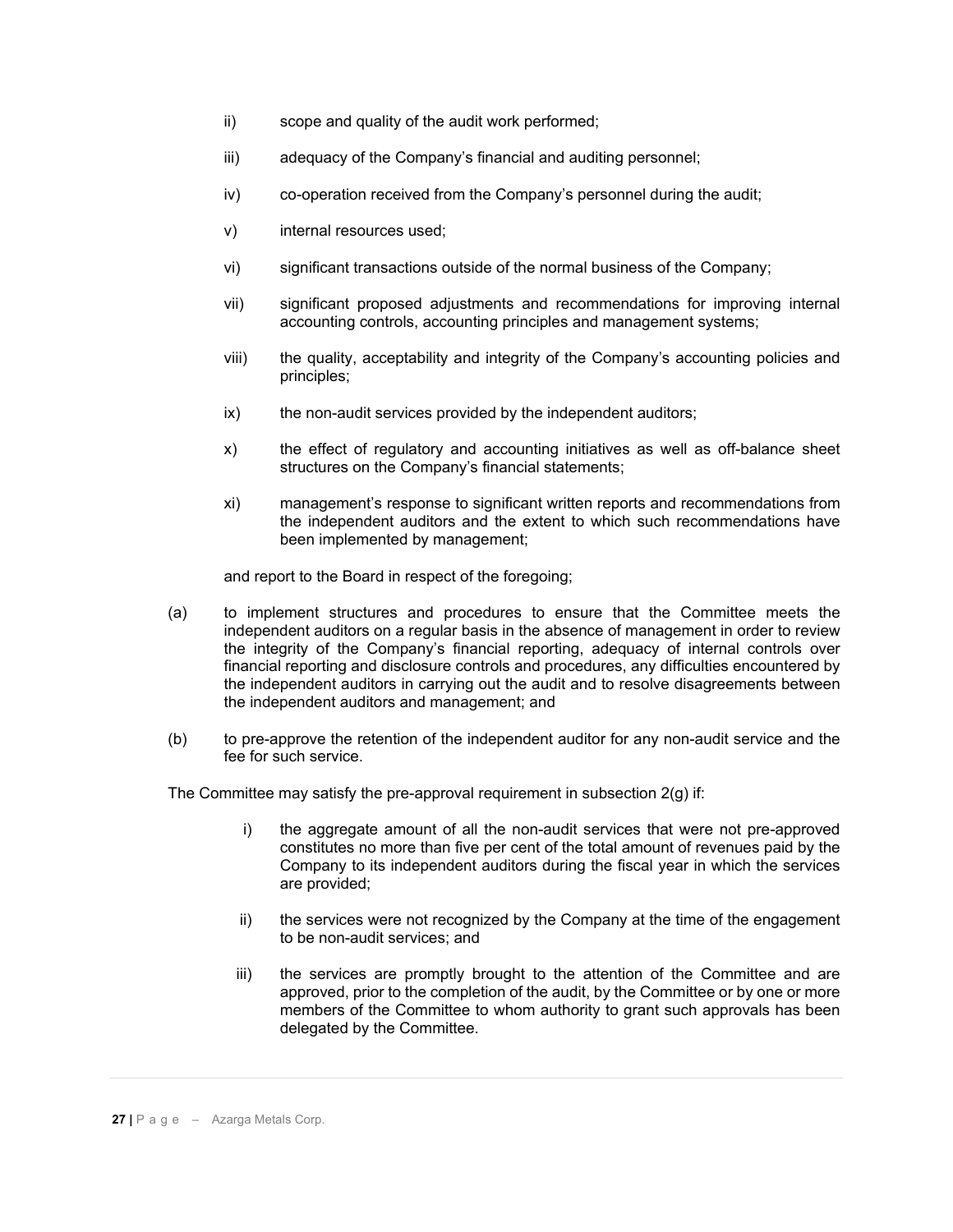The Committee may delegate to one or more independent members the authority to pre-approve non-audit services in satisfaction of the requirement in subsection 2(h) provided that the preapproval of non-audit services by any member to whom authority has been delegated must be presented to the full Committee at its first scheduled meeting following such pre-approval.

# 3. **Internal Control Procedures**

The duties and responsibilities of the Committee as they relate to the internal control procedures of the Company are to:

- (a) review the adequacy, appropriateness and effectiveness of the Company's policies and business practices which impact on the integrity, financial and otherwise, of the Company, including those relating to internal auditing, insurance, accounting, information services and systems and financial controls, management reporting, code of conduct and risk management;
- (b) review compliance under the Company's Code of Business Conduct & Ethics;
- (c) review any issues between management and the independent auditors that could affect the financial reporting or internal controls of the Company;
- (d) periodically review the Company's accounting and auditing policies, practises and procedures and the extent to which recommendations made by the independent auditors have been implemented;
- (e) review the quarterly CEO and CFO certifications and any sub-certifications from senior management in respect of disclosure controls and procedures and internal controls over financial reporting;
- (f) review the internal control report prepared by management, including management's assessment of the effectiveness of the Company's internal controls over financial reporting and disclosure controls and procedures and any related report by the independent auditors; and
- (g) receive the certification from the Chief Financial Officer on compliance with statutory liabilities.

### 4. **Public Filings, Policies and Procedures**

The Committee is charged with the responsibility to:

- (a) review and approve for recommendation to the Board:
	- i) the annual report to shareholders, including the annual audited financial statements, with the report of the independent auditors, the Management's Discussion and Analysis and the impact of unusual items and changes in accounting principles and estimates;
	- ii) the interim report to shareholders, including the unaudited financial statements, the Management's Discussion and Analysis and the impact of unusual items and changes in accounting principles and estimates;
	- iii) earnings press releases;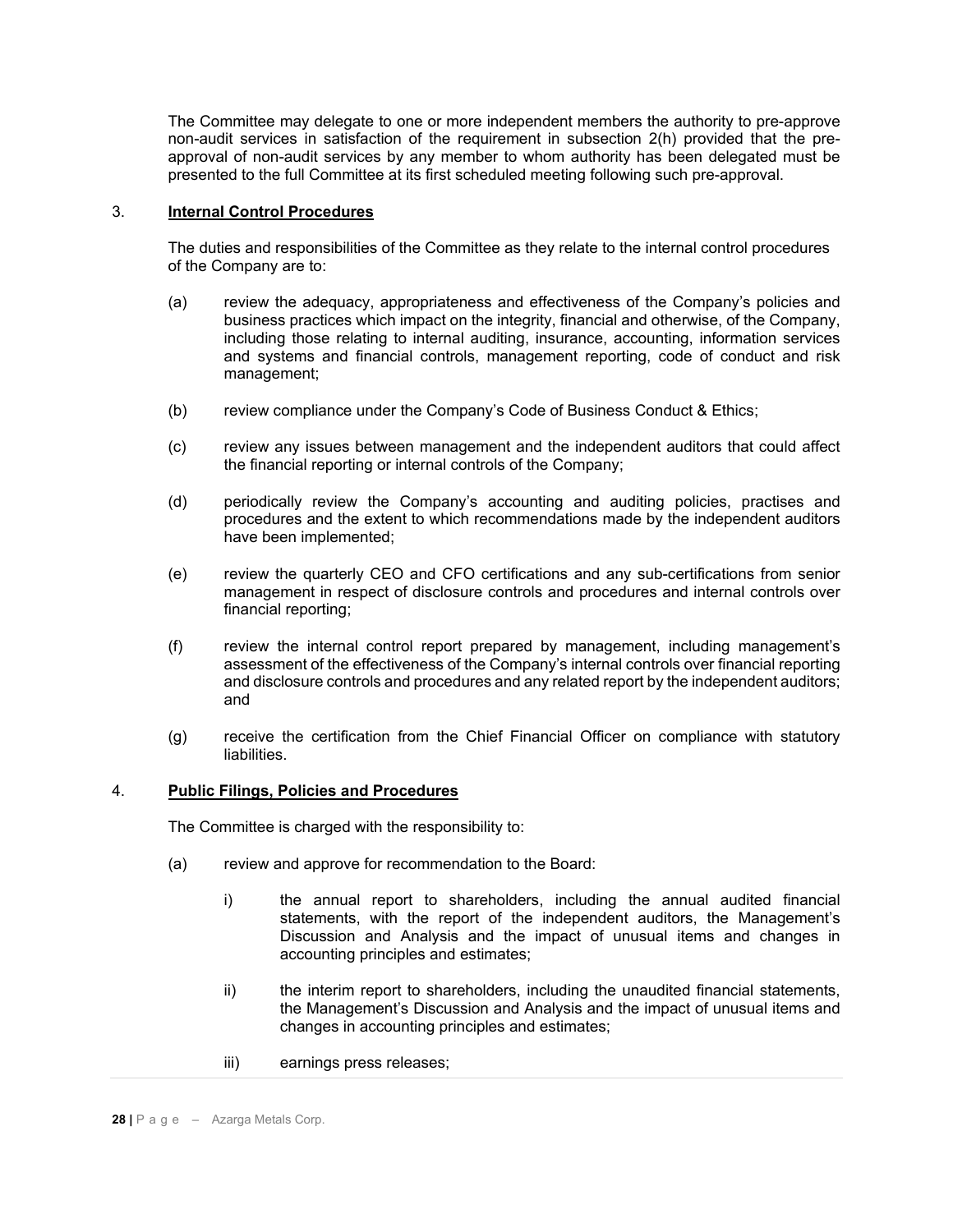- iv) the annual information form;
- v) prospectuses; and
- vi) other public reports and public filings requiring approval by the Board;

and report to the Board with respect thereto;

- (b) ensure adequate procedures are in place for the review of the Company's disclosure of financial information extracted or derived from the Company's financial statements, other than the disclosure described in subsection 4(a) above, and periodically assess those procedures;
- (c) review with management, the independent auditors and if necessary with legal counsel, any litigation, claim or other contingency, including tax assessments, that could have a material effect upon the financial position or operating results of the Company and the manner in which such matters have been disclosed in the consolidated financial statements;
- (d) review with management and the independent auditors any off-balance sheet transactions, arrangements, obligations (including contingent obligations) and other relationships of the Company and its subsidiaries which could have a material current or future effect on the financial condition of the Company;
- (e) review with management and with the independent auditors any proposed changes in major accounting policies, the presentation and impact of significant risks and uncertainties, and key estimates and judgements of management that may be material to financial reporting;
- (f) review with management and with the independent auditors (i) all critical accounting policies and practises to be used by the Company in preparing its financial statements, (ii) all material alternative treatments of financial information within GAAP that have been discussed with management, ramifications of the use of these alternative disclosures and treatments, and the treatment preferred by the independent auditor, and (iii) other material communications between the independent auditor and management, such as any management letter or schedule of unadjusted differences;
- (g) review general accounting trends and issues of auditing policy, standards and practices which affect or may affect the Company;
- (h) review the appointments of the Chief Financial Officer and any key financial executives involved in the financial reporting process;
	- (i) review the Whistleblower Policy and ensure that the Company has sufficient processes in place for:
	- i) the receipt, retention and treatment of complaints received by the Company regarding accounting, internal controls, or auditing matters; and
	- ii) the confidential, anonymous submission by employees of the Company of concerns regarding questionable accounting or auditing matters;

and review any issues and complaints arising thereunder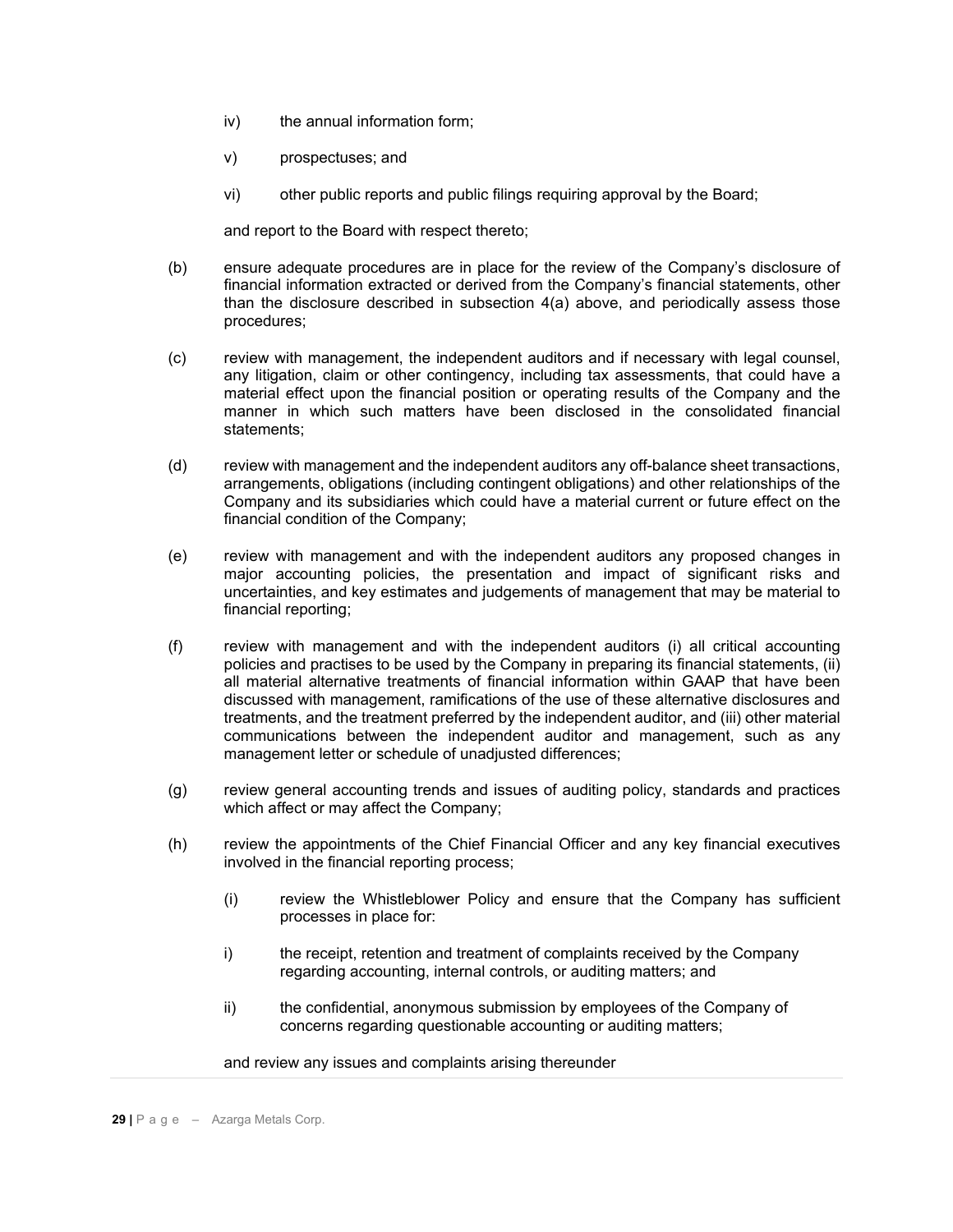- (j) review and approve the issuer's hiring policies regarding employees and former employees of the present and former independent auditors of the Company;
- (k) review and approve related party transactions or any material amendment thereto prior to the transaction being entered into.

# 5. **Terms of Reference and Calendar of Activities**

The Committee will review these terms of reference and its calendar of activities on an annual basis and recommend such changes as may be considered necessary for approval by the Board of Directors.

**This Policy was last revised and approved by the Board on July 8, 2016.**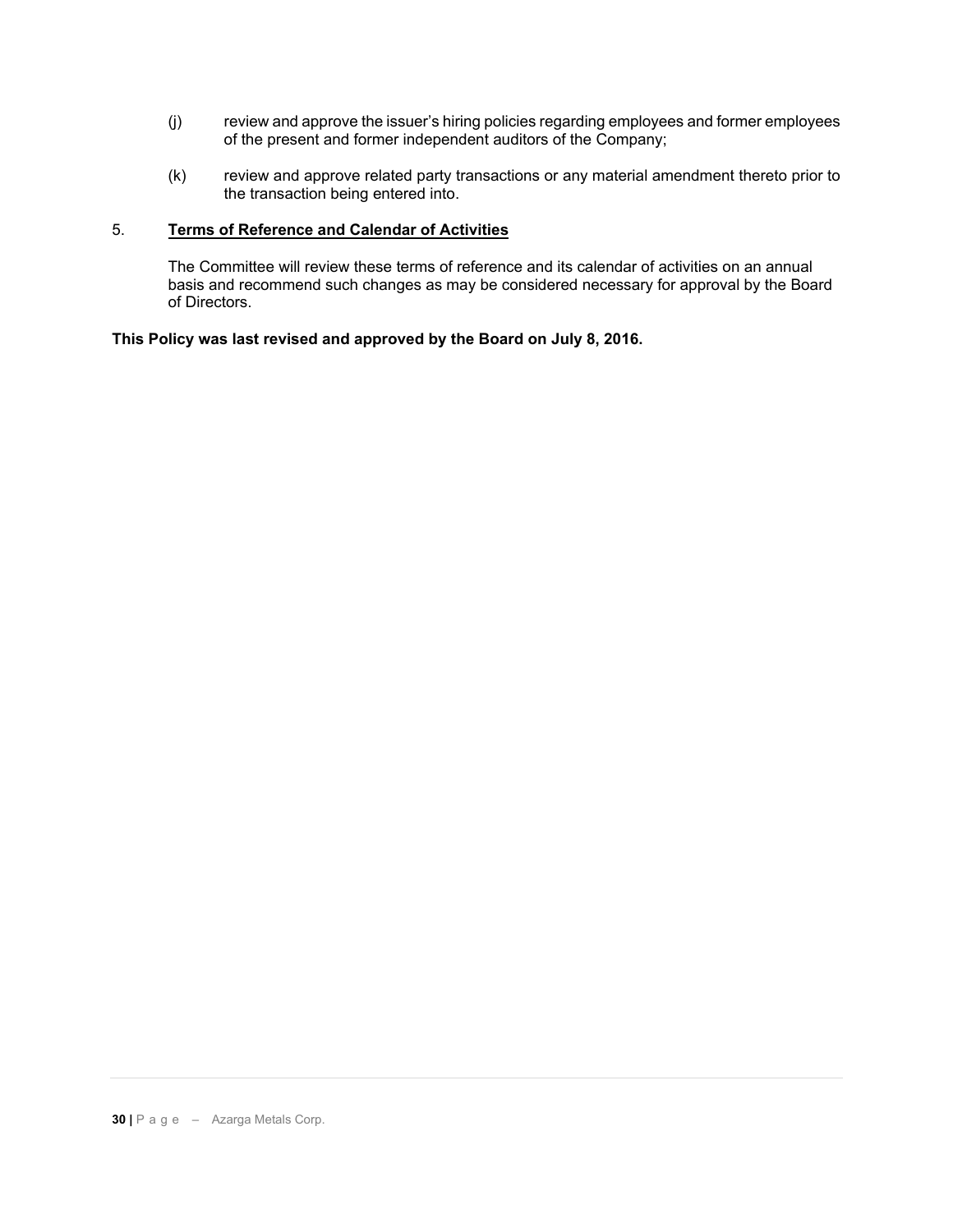# **APPENDIX B – STOCK OPTION PLAN**